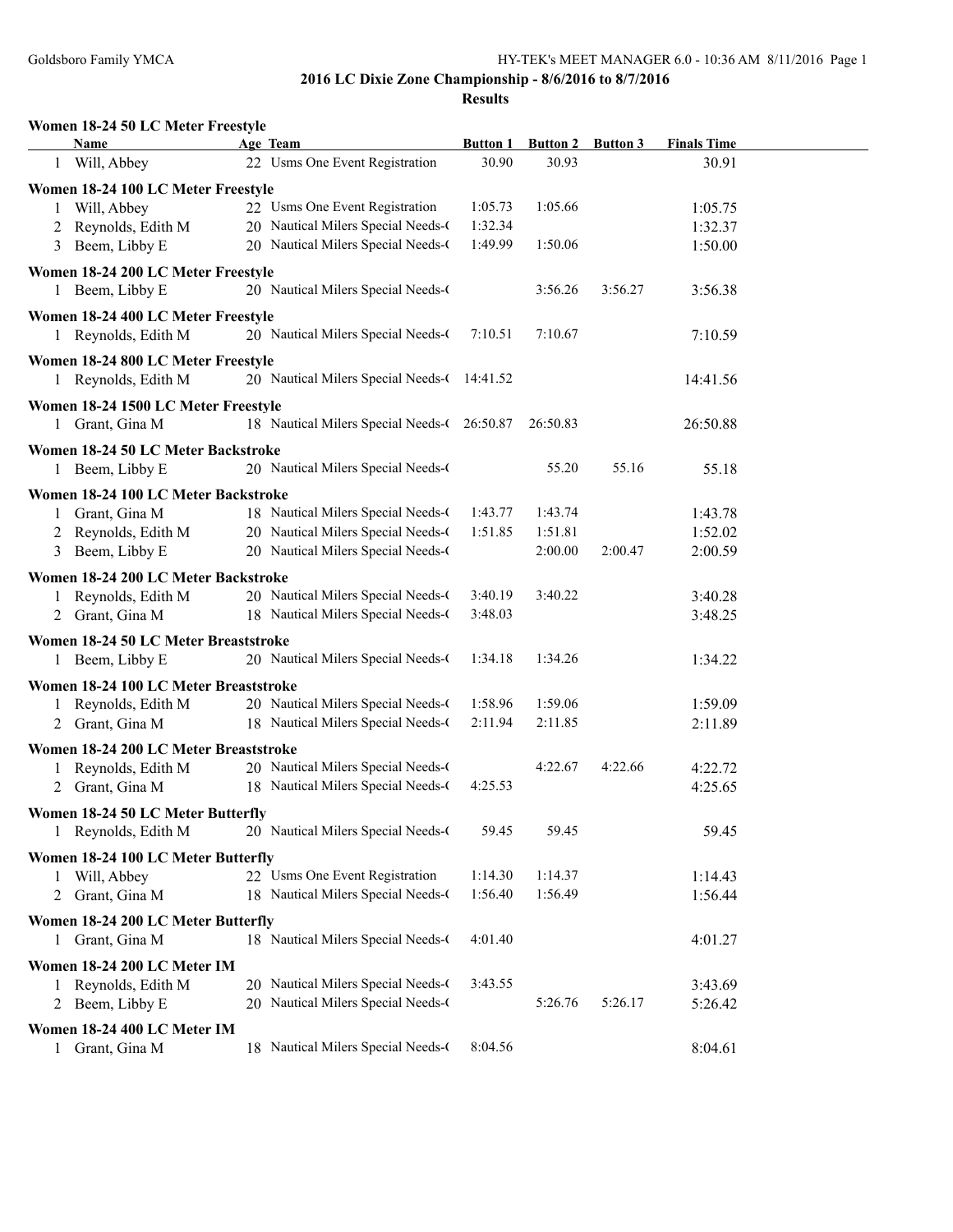| Women 25-29 50 LC Meter Freestyle                           |                                    |         |         |         |         |
|-------------------------------------------------------------|------------------------------------|---------|---------|---------|---------|
| 1 Woodard, Chantal M                                        | 28 North Carolina Masters Swimm    | 31.59   |         |         | 31.59   |
| Women 25-29 100 LC Meter Freestyle                          |                                    |         |         |         |         |
| Woodard, Chantal M<br>1                                     | 28 North Carolina Masters Swimm    | 1:11.81 | 1:11.97 |         | 1:11.82 |
| Women 25-29 200 LC Meter Freestyle                          |                                    |         |         |         |         |
| Woodard, Chantal M<br>1                                     | 28 North Carolina Masters Swimm    |         | 2:56.87 |         | 2:56.98 |
| Women 25-29 50 LC Meter Backstroke                          |                                    |         |         |         |         |
| Woodard, Chantal M<br>1                                     | 28 North Carolina Masters Swimm    |         | 38.34   | 36.92   | 37.63   |
| Women 25-29 100 LC Meter Backstroke                         |                                    |         |         |         |         |
| 1 Woodard, Chantal M                                        | 28 North Carolina Masters Swimm    | 1:21.76 |         |         | 1:21.82 |
| Women 25-29 50 LC Meter Breaststroke                        |                                    |         |         |         |         |
| 1 Woodard, Chantal M                                        | 28 North Carolina Masters Swimm    | 48.74   | 48.87   |         | 48.80   |
| Women 25-29 100 LC Meter Breaststroke                       |                                    |         |         |         |         |
| Woodard, Chantal M<br>1                                     | 28 North Carolina Masters Swimm    | 1:38.33 | 1:38.27 |         | 1:38.38 |
| Women 25-29 50 LC Meter Butterfly                           |                                    |         |         |         |         |
| Woodard, Chantal M<br>1                                     | 28 North Carolina Masters Swimm    | 37.21   | 37.19   |         | 37.20   |
| Women 25-29 200 LC Meter IM                                 |                                    |         |         |         |         |
| Woodard, Chantal M<br>1                                     | 28 North Carolina Masters Swimm    | 2:55.01 | 2:54.97 |         | 2:55.09 |
| Women 30-34 50 LC Meter Freestyle                           |                                    |         |         |         |         |
| 1 Drury, Heather M                                          | 33 North Carolina Masters Swimm    | 31.96   | 32.04   |         | 32.00   |
| 2 Burns, Abbey V                                            | 32 Nautical Milers Special Needs-0 | 41.00   | 41.07   |         | 41.03   |
| Women 30-34 100 LC Meter Freestyle                          |                                    |         |         |         |         |
| 1 Drury, Heather M                                          | 33 North Carolina Masters Swimm    | 1:09.49 |         |         | 1:09.70 |
| 2 Burns, Abbey V                                            | 32 Nautical Milers Special Needs-0 | 1:32.41 | 1:32.28 |         | 1:32.48 |
| Women 30-34 200 LC Meter Freestyle                          |                                    |         |         |         |         |
| 1 Drury, Heather M                                          | 33 North Carolina Masters Swimm    | 2:32.61 |         |         | 2:32.61 |
|                                                             |                                    |         |         |         |         |
| Women 30-34 50 LC Meter Backstroke<br>Drury, Heather M<br>1 | 33 North Carolina Masters Swimm    |         | 39.15   | 39.13   | 39.14   |
|                                                             |                                    |         |         |         |         |
| Women 30-34 100 LC Meter Backstroke<br>1 Drury, Heather M   | 33 North Carolina Masters Swimm    | 1:27.95 | 1:27.96 |         | 1:28.10 |
| Burns, Abbey V<br>2                                         | 32 Nautical Milers Special Needs-0 | 1:49.71 |         |         | 1:49.92 |
|                                                             |                                    |         |         |         |         |
| Women 30-34 50 LC Meter Butterfly<br>Drury, Heather M<br>1  | 33 North Carolina Masters Swimm    | 37.00   | 36.94   |         | 36.97   |
| Burns, Abbey V<br>2                                         | 32 Nautical Milers Special Needs-0 | 46.23   | 46.25   |         | 46.24   |
|                                                             |                                    |         |         |         |         |
| Women 30-34 100 LC Meter Butterfly<br>1 Drury, Heather M    | 33 North Carolina Masters Swimm    |         | 1:21.08 | 1:21.08 | 1:21.28 |
|                                                             |                                    |         |         |         |         |
| Women 30-34 200 LC Meter Butterfly                          |                                    | 3:03.68 |         |         |         |
| Drury, Heather M<br>1                                       | 33 North Carolina Masters Swimm    |         | 3:03.75 |         | 3:03.64 |
| Women 30-34 200 LC Meter IM                                 |                                    |         |         |         |         |
| Drury, Heather M<br>1                                       | 33 North Carolina Masters Swimm    |         | 2:53.47 | 2:53.25 | 2:53.26 |
| Burns, Abbey V<br>2                                         | 32 Nautical Milers Special Needs-0 | 4:33.00 | 4:32.94 |         | 4:33.07 |
| Women 30-34 400 LC Meter IM                                 |                                    |         |         |         |         |
| 1 Drury, Heather M                                          | 33 North Carolina Masters Swimm    | 6:14.81 | 6:14.67 |         | 6:14.74 |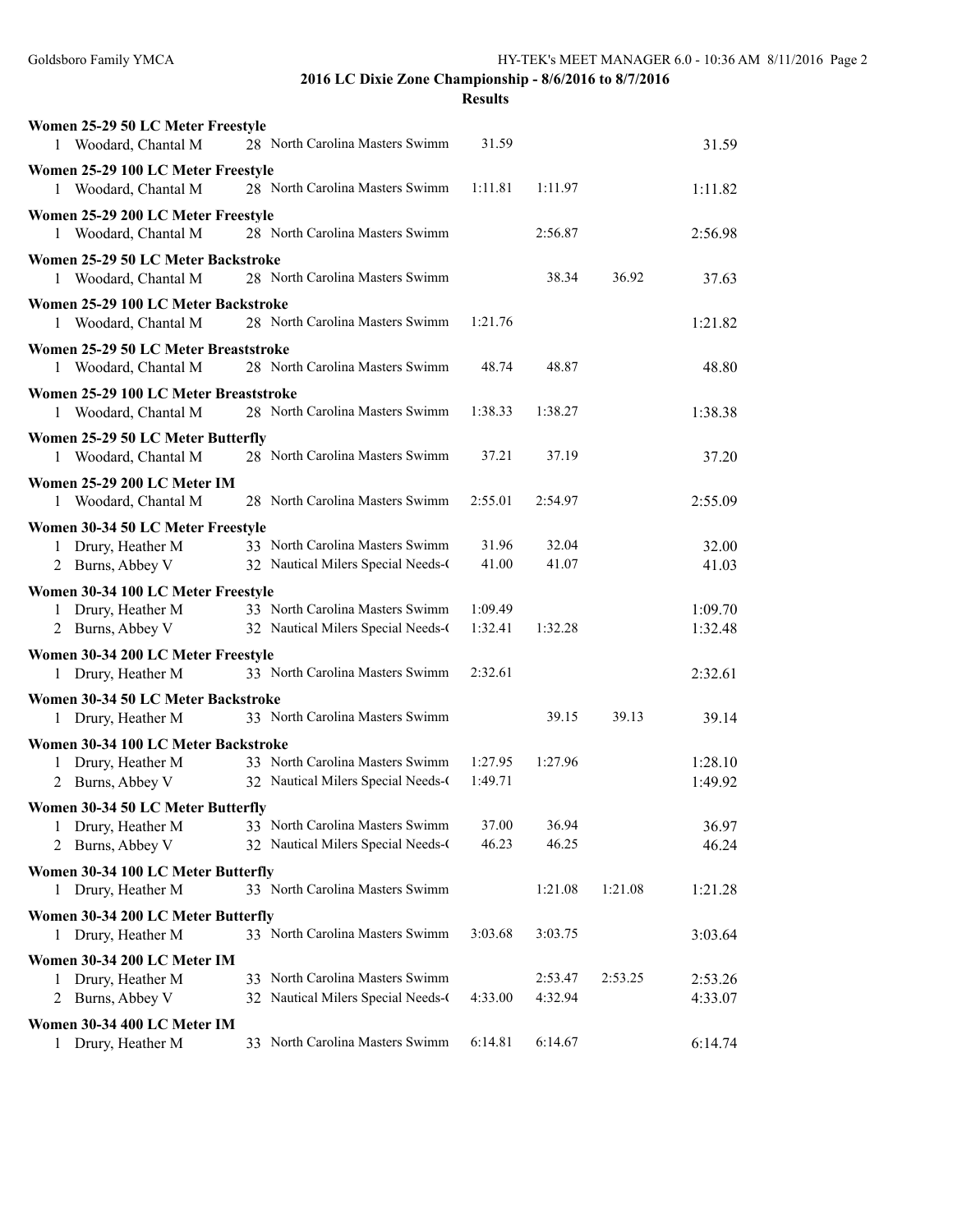| Women 40-44 50 LC Meter Freestyle                         |                                                       |                  |          |          |          |
|-----------------------------------------------------------|-------------------------------------------------------|------------------|----------|----------|----------|
| Braun, Erika L<br>1                                       | 44 North Carolina Masters Swimm                       | 27.52            | 27.47    | 27.50    | 27.50    |
| Lindauer, Kerry<br>2                                      | 42 North Carolina Masters Swimm                       | 27.91            | 27.92    |          | 27.91    |
| Kassens, Alice L<br>3                                     | 42 Virginia Masters Swim Team-12                      | 35.44            | 35.42    |          | 35.43    |
| Henderson, Heather C<br>4                                 | 43 Usms One Event Registration                        | 37.08            |          |          | 37.08    |
| Women 40-44 100 LC Meter Freestyle                        |                                                       |                  |          |          |          |
| 1 Lindauer, Kerry                                         | 42 North Carolina Masters Swimm                       |                  | 1:05.10  | 1:05.17  | 1:05.20  |
| 2 Kassens, Alice L                                        | 42 Virginia Masters Swim Team-12                      |                  | 1:20.57  | 1:20.96  | 1:20.82  |
| 3 Martinez, Claudia A                                     | 42 Usms One Event Registration                        |                  | 1:59.14  | 1:59.03  | 1:59.08  |
| Women 40-44 400 LC Meter Freestyle                        |                                                       |                  |          |          |          |
| 1 Lehman, Jessica M                                       | 40 Uc12-12                                            |                  | 5:28.55  |          | 5:28.56  |
| 2 Kassens, Alice L                                        | 42 Virginia Masters Swim Team-12                      | 6:43.40          | 6:43.24  |          | 6:43.35  |
|                                                           |                                                       |                  |          |          |          |
| Women 40-44 800 LC Meter Freestyle                        |                                                       |                  |          |          |          |
| 1 Lehman, Jessica M                                       | 40 Uc12-12                                            | 11:12.06         |          |          | 11:12.06 |
| Women 40-44 1500 LC Meter Freestyle                       |                                                       |                  |          |          |          |
| 1 Lehman, Jessica M                                       | 40 Uc12-12                                            |                  | 21:27.14 | 21:27.25 | 21:27.27 |
| Women 40-44 50 LC Meter Backstroke                        |                                                       |                  |          |          |          |
| Braun, Erika L<br>1                                       | 44 North Carolina Masters Swimm                       |                  | 33.16    | 33.12    | 33.14    |
| Kassens, Alice L<br>2                                     | 42 Virginia Masters Swim Team-12                      |                  | 44.09    | 44.10    | 44.09    |
| Henderson, Heather C<br>3                                 | 43 Usms One Event Registration                        |                  | 44.09    | 44.21    | 44.15    |
| Women 40-44 200 LC Meter Backstroke                       |                                                       |                  |          |          |          |
| 1 Kassens, Alice L                                        | 42 Virginia Masters Swim Team-12                      |                  | 3:24.43  | 3:24.36  | 3:24.54  |
|                                                           |                                                       |                  |          |          |          |
| Women 40-44 50 LC Meter Breaststroke                      |                                                       |                  |          |          |          |
| Braun, Erika L<br>1                                       | 44 North Carolina Masters Swimm                       | 36.76            | 36.87    |          | 36.81    |
| 2 Henderson, Heather C                                    | 43 Usms One Event Registration                        | 51.80<br>1:07.50 | 51.80    |          | 51.80    |
| Martinez, Claudia A<br>3                                  | 42 Usms One Event Registration                        |                  | 1:07.58  |          | 1:07.54  |
| Women 40-44 100 LC Meter Breaststroke                     |                                                       |                  |          |          |          |
| Henderson, Heather C<br>1                                 | 43 Usms One Event Registration                        |                  | 1:57.95  | 1:57.86  | 1:57.89  |
| Martinez, Claudia A<br>2                                  | 42 Usms One Event Registration                        | 2:29.03          | 2:29.11  |          | 2:29.07  |
| Women 40-44 200 LC Meter Breaststroke                     |                                                       |                  |          |          |          |
| Lindauer, Kerry<br>1                                      | 42 North Carolina Masters Swimm                       | 3:25.04          |          |          | 3:25.16  |
| Women 40-44 50 LC Meter Butterfly                         |                                                       |                  |          |          |          |
| Braun, Erika L<br>1                                       | 44 North Carolina Masters Swimm                       | 29.35            | 29.46    |          | 29.40    |
|                                                           | 2 Henderson, Heather C 43 Usms One Event Registration | 45.90            | 46.03    |          | 45.96    |
|                                                           |                                                       |                  |          |          |          |
| Women 40-44 200 LC Meter Butterfly<br>1 Lehman, Jessica M | 40 Uc12-12                                            |                  | 2:57.16  |          | 2:57.21  |
|                                                           |                                                       |                  |          |          |          |
| Women 40-44 200 LC Meter IM                               |                                                       |                  |          |          |          |
| 1 Henderson, Heather C                                    | 43 Usms One Event Registration                        | 3:33.12          | 3:33.09  |          | 3:33.09  |
| Women 40-44 400 LC Meter IM                               |                                                       |                  |          |          |          |
| 1 Lehman, Jessica M                                       | 40 Uc12-12                                            | 6:07.53          | 6:07.51  |          | 6:07.55  |
| Women 45-49 50 LC Meter Freestyle                         |                                                       |                  |          |          |          |
| 1 Hefner, Kara L                                          | 45 North Carolina Masters Swimm                       | 36.44            | 36.49    |          | 36.46    |
|                                                           |                                                       |                  |          |          |          |
| Women 45-49 100 LC Meter Freestyle                        |                                                       |                  |          |          |          |
| Hefner, Kara L<br>1                                       | 45 North Carolina Masters Swimm                       | 1:19.90          | 1:19.85  |          | 1:19.89  |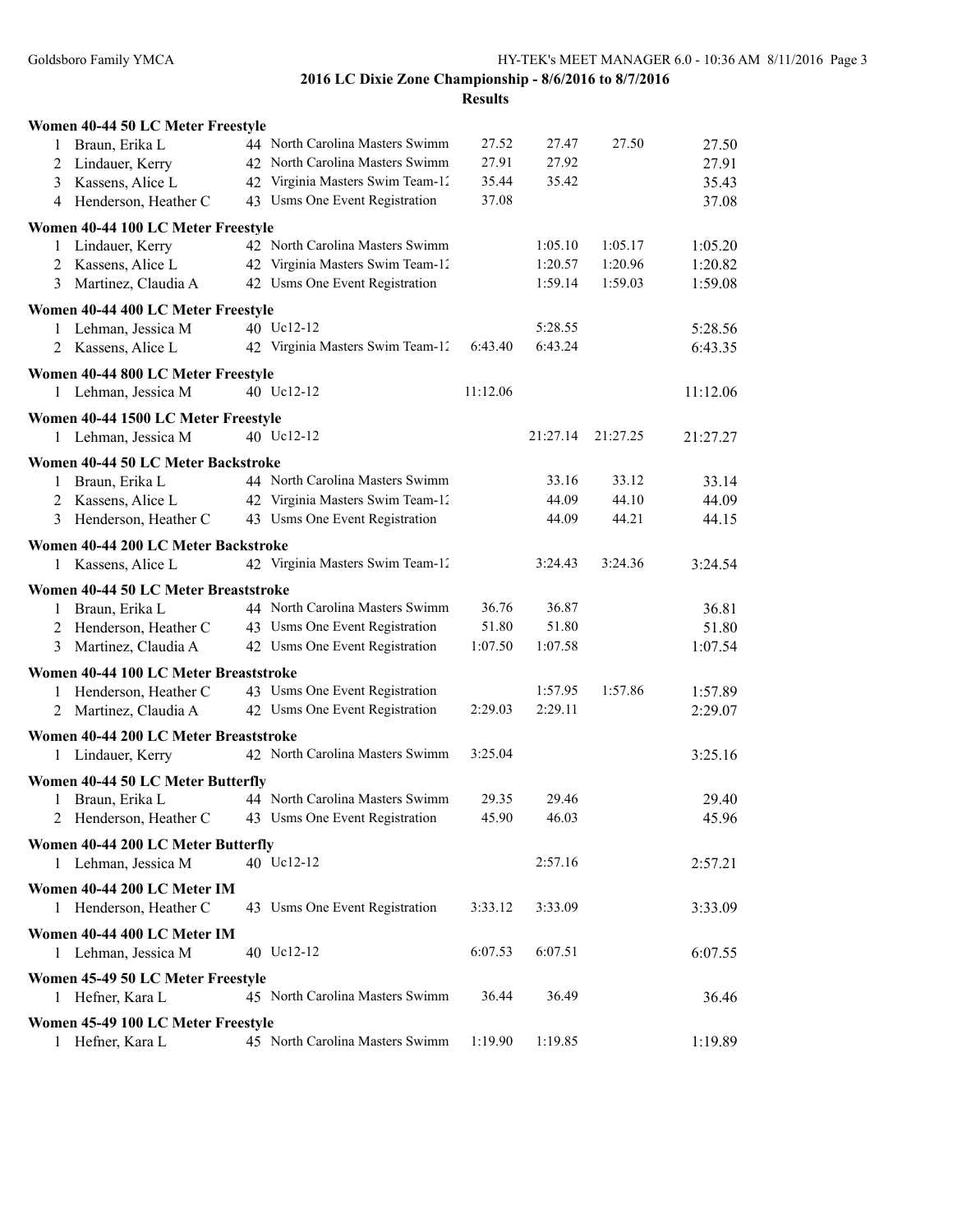|   | Women 45-49 200 LC Meter Freestyle                      |                                         |          |          |         |            |
|---|---------------------------------------------------------|-----------------------------------------|----------|----------|---------|------------|
|   | 1 Hefner, Kara L                                        | 45 North Carolina Masters Swimm         | 3:02.44  | 3:02.43  |         | 3:02.57    |
|   | Women 45-49 50 LC Meter Backstroke                      |                                         |          |          |         |            |
|   | 1 Hefner, Kara L                                        | 45 North Carolina Masters Swimm         |          | 53.52    | 54.43   | 53.97      |
|   | Women 45-49 100 LC Meter Backstroke                     |                                         |          |          |         |            |
|   | 1 Hefner, Kara L                                        | 45 North Carolina Masters Swimm         | 1:54.73  | 1:54.77  |         | 1:54.71    |
|   | Women 45-49 50 LC Meter Breaststroke                    |                                         |          |          |         |            |
|   | 1 Hefner, Kara L                                        | 45 North Carolina Masters Swimm         | 52.39    | 52.28    |         | 52.33      |
|   | Women 45-49 50 LC Meter Butterfly                       |                                         |          |          |         |            |
|   | 1 Hefner, Kara L                                        | 45 North Carolina Masters Swimm         | 43.28    | 43.28    |         | 43.28      |
|   | Women 45-49 200 LC Meter IM                             |                                         |          |          |         |            |
|   | 1 Hefner, Kara L                                        | 45 North Carolina Masters Swimm         | 3:35.79  | 3:35.81  |         | 3:35.79    |
|   |                                                         |                                         |          |          |         |            |
|   | Women 50-54 50 LC Meter Freestyle<br>1 Dore, Mary G     | 53 North Carolina Masters Swimm         | 33.74    |          |         | 33.74      |
|   |                                                         |                                         |          |          |         |            |
|   | Women 50-54 100 LC Meter Freestyle                      |                                         |          |          |         |            |
|   | 1 Dore, Mary G                                          | 53 North Carolina Masters Swimm         |          | 1:16.36  |         | 1:16.40    |
|   | Women 50-54 400 LC Meter Freestyle                      |                                         |          |          |         |            |
|   | 1 Dore, Mary G                                          | 53 North Carolina Masters Swimm         |          | 5:28.88  | 5:28.97 | 5:29.02    |
|   | 2 Salazar, Lynn                                         | 50 North Carolina Masters Swimm         | 5:30.92  | 5:31.00  |         | 5:30.91    |
|   | Women 50-54 800 LC Meter Freestyle                      |                                         |          |          |         |            |
|   | 1 Dore, Mary G                                          | 53 North Carolina Masters Swimm         | 11:12.12 |          |         | 11:12.18   |
|   | 2 Salazar, Lynn                                         | 50 North Carolina Masters Swimm         | 11:20.25 | 11:20.59 |         | 11:20.28   |
|   | Women 50-54 1500 LC Meter Freestyle                     |                                         |          |          |         |            |
|   | 1 Dore, Mary G                                          | 53 North Carolina Masters Swimm         |          | 21:27.00 |         | 21:27.10   |
|   | 2 Salazar, Lynn                                         | 50 North Carolina Masters Swimm         |          | 21:45.67 |         | 21:45.84   |
|   | Women 50-54 200 LC Meter Butterfly                      |                                         |          |          |         |            |
|   | --- Dore, Mary G                                        | 53 North Carolina Masters Swimm         |          |          |         | <b>DNF</b> |
|   | Women 55-59 50 LC Meter Freestyle                       |                                         |          |          |         |            |
| 1 | Ritter, Susan M                                         | 59 Columbus Sharks Masters-17           | 33.81    | 33.82    |         | 33.81      |
|   | Woodard, Alis Rojas                                     | 56 North Carolina Masters Swimm         | 34.04    | 34.32    |         | 34.18      |
|   | Women 55-59 100 LC Meter Freestyle                      |                                         |          |          |         |            |
| 1 | Ritter, Susan M                                         | 59 Columbus Sharks Masters-17           |          | 1:13.23  |         | 1:13.26    |
|   | 2 Whelchel, Nancy L                                     | 56 North Carolina Masters Swimm 1:17.51 |          | 1:17.48  |         | 1:17.52    |
| 3 | Woodard, Alis Rojas                                     | 56 North Carolina Masters Swimm         | 1:21.38  | 1:21.31  |         | 1:21.37    |
|   | Women 55-59 200 LC Meter Freestyle                      |                                         |          |          |         |            |
| 1 | Ritter, Susan M                                         | 59 Columbus Sharks Masters-17           | 2:35.92  | 2:35.81  |         | 2:35.94    |
| 2 | Woodard, Alis Rojas                                     | 56 North Carolina Masters Swimm         | 3:00.43  | 3:00.58  |         | 3:00.41    |
|   | Women 55-59 400 LC Meter Freestyle                      |                                         |          |          |         |            |
| 1 | Ritter, Susan M                                         | 59 Columbus Sharks Masters-17           | 5:22.93  | 5:23.04  |         | 5:22.97    |
| 2 | Whelchel, Nancy L                                       | 56 North Carolina Masters Swimm         | 5:53.70  | 5:53.72  |         | 5:53.76    |
| 3 | Woodard, Alis Rojas                                     | 56 North Carolina Masters Swimm         | 6:33.26  | 6:33.10  |         | 6:33.48    |
|   |                                                         |                                         |          |          |         |            |
| 1 | Women 55-59 800 LC Meter Freestyle<br>Whelchel, Nancy L | 56 North Carolina Masters Swimm         |          | 12:01.85 |         | 12:01.92   |
| 2 | Woodard, Alis Rojas                                     | 56 North Carolina Masters Swimm         | 13:36.07 | 13:36.12 |         | 13:36.11   |
|   |                                                         |                                         |          |          |         |            |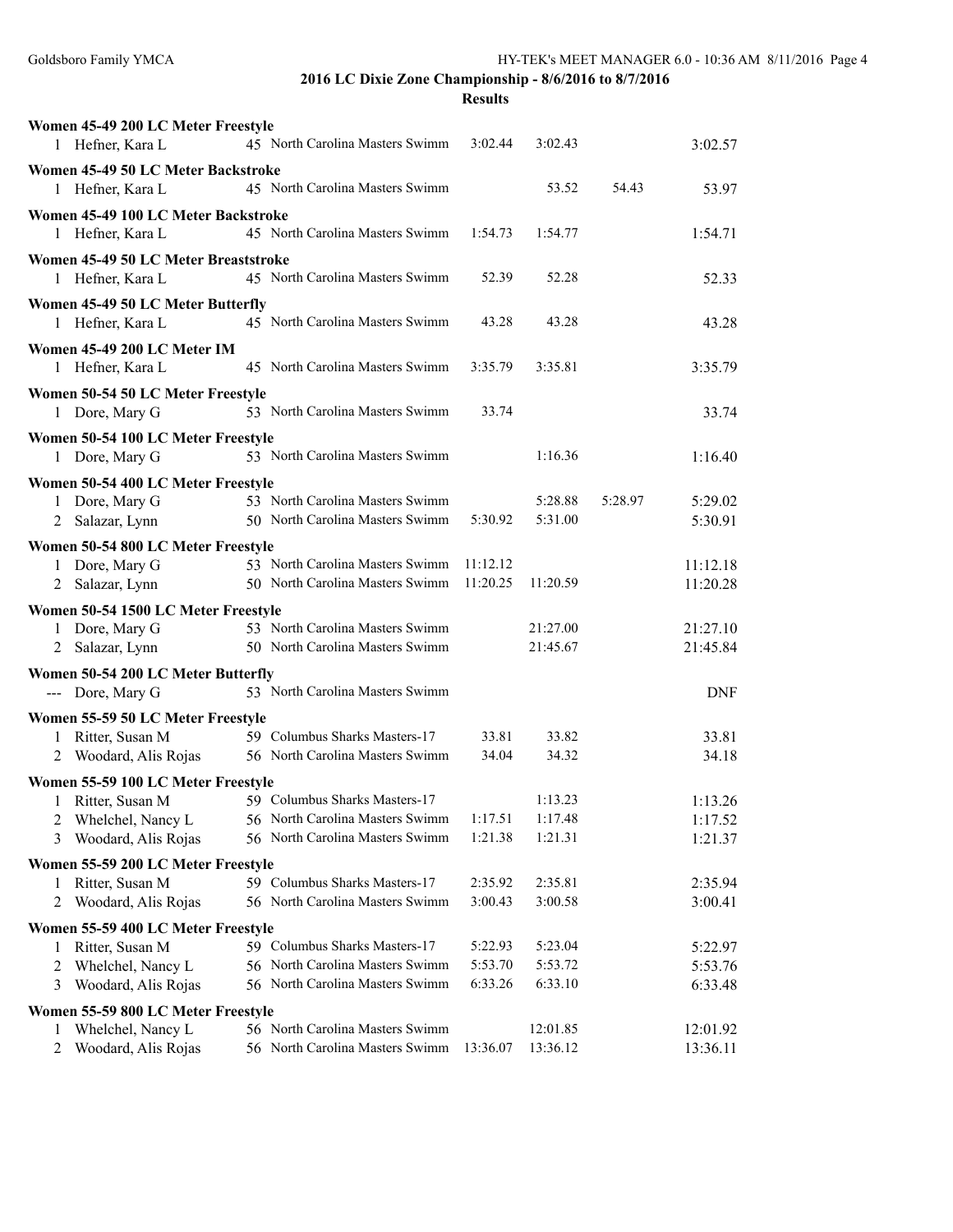| Women 55-59 1500 LC Meter Freestyle                                     |                                   |          |          |         |          |
|-------------------------------------------------------------------------|-----------------------------------|----------|----------|---------|----------|
| 1 Whelchel, Nancy L                                                     | 56 North Carolina Masters Swimm   | 22:23.38 |          |         | 22:23.46 |
| 2 Woodard, Alis Rojas                                                   | 56 North Carolina Masters Swimm   |          | 25:08.69 |         | 25:08.69 |
| Women 55-59 100 LC Meter Backstroke                                     |                                   |          |          |         |          |
| Whelchel, Nancy L<br>1                                                  | 56 North Carolina Masters Swimm   | 1:33.53  |          |         | 1:33.66  |
| Women 55-59 200 LC Meter Backstroke                                     |                                   |          |          |         |          |
| 1 Whelchel, Nancy L                                                     | 56 North Carolina Masters Swimm   | 3:21.34  | 3:21.42  |         | 3:21.50  |
| --- Woodard, Alis Rojas                                                 | 56 North Carolina Masters Swimm   | 3:52.88  | 3:52.81  |         | DQ       |
| Women 55-59 50 LC Meter Breaststroke                                    |                                   |          |          |         |          |
| 1 Whelchel, Nancy L                                                     | 56 North Carolina Masters Swimm   | 47.78    | 47.72    |         | 47.75    |
| Women 55-59 50 LC Meter Butterfly                                       |                                   |          |          |         |          |
| 1 Ritter, Susan M                                                       | 59 Columbus Sharks Masters-17     | 40.59    | 40.54    |         | 40.56    |
| Women 55-59 200 LC Meter IM                                             |                                   |          |          |         |          |
| 1 Whelchel, Nancy L                                                     | 56 North Carolina Masters Swimm   | 3:09.45  | 3:09.56  |         | 3:09.53  |
| Women 55-59 400 LC Meter IM                                             |                                   |          |          |         |          |
| 1 Whelchel, Nancy L                                                     | 56 North Carolina Masters Swimm   | 6:40.36  | 6:40.49  |         | 6:40.43  |
| Women 70-74 50 LC Meter Freestyle                                       |                                   |          |          |         |          |
| Simmons, Janice M<br>1                                                  | 73 Usms One Event Registration    | 1:00.91  | 1:00.98  |         | 1:00.94  |
|                                                                         |                                   |          |          |         |          |
| Women 70-74 50 LC Meter Backstroke<br>Simmons, Janice M<br>$\mathbf{1}$ | 73 Usms One Event Registration    |          | 1:14.63  | 1:14.56 | 1:14.59  |
|                                                                         |                                   |          |          |         |          |
| Women 75-79 50 LC Meter Freestyle<br>1 Stewart, Jo F                    | 78 Sun City Hilton Head Masters-5 | 1:00.74  | 1:00.81  |         | 1:00.77  |
|                                                                         |                                   |          |          |         |          |
| Women 75-79 100 LC Meter Freestyle<br>1 Stewart, Jo F                   | 78 Sun City Hilton Head Masters-5 | 2:16.45  | 2:16.51  |         | 2:16.48  |
|                                                                         |                                   |          |          |         |          |
| Women 75-79 200 LC Meter Freestyle                                      |                                   | 4:47.56  |          |         |          |
| Stewart, Jo F<br>1                                                      | 78 Sun City Hilton Head Masters-5 |          | 4:47.51  |         | 4:47.79  |
| Women 75-79 50 LC Meter Backstroke                                      |                                   |          |          |         |          |
| Stewart, Jo F<br>1                                                      | 78 Sun City Hilton Head Masters-5 |          | 1:10.72  | 1:10.80 | 1:10.76  |
| Women 75-79 100 LC Meter Backstroke                                     |                                   |          |          |         |          |
| Stewart, Jo F<br>$\mathbf{1}$                                           | 78 Sun City Hilton Head Masters-5 | 2:43.98  | 2:44.03  |         | 2:44.05  |
| Women 75-79 200 LC Meter Backstroke                                     |                                   |          |          |         |          |
| 1 Stewart, Jo F                                                         | 78 Sun City Hilton Head Masters-5 | 5:59.72  | 5:59.85  |         | 6:00.11  |
| Women 75-79 50 LC Meter Breaststroke                                    |                                   |          |          |         |          |
| 1 Stewart, Jo F                                                         | 78 Sun City Hilton Head Masters-5 | 1:18.40  | 1:18.35  |         | 1:18.37  |
| Women 75-79 100 LC Meter Breaststroke                                   |                                   |          |          |         |          |
| Stewart, Jo F<br>$\mathbf{1}$                                           | 78 Sun City Hilton Head Masters-5 | 2:45.38  | 2:45.40  |         | 2:45.53  |
| Women 75-79 200 LC Meter Breaststroke                                   |                                   |          |          |         |          |
| 1 Stewart, Jo F                                                         | 78 Sun City Hilton Head Masters-5 | 6:07.40  |          |         | 6:07.70  |
| Women 85-89 50 LC Meter Freestyle                                       |                                   |          |          |         |          |
| 1 Eisele, Barbara M                                                     | 86 Lowcountry Masters-55          | 1:11.19  | 1:11.13  |         | 1:11.16  |
| Women 85-89 800 LC Meter Freestyle                                      |                                   |          |          |         |          |
| 1 Eisele, Barbara M                                                     | 86 Lowcountry Masters-55          | 25:35.17 | 25:35.14 |         | 25:35.18 |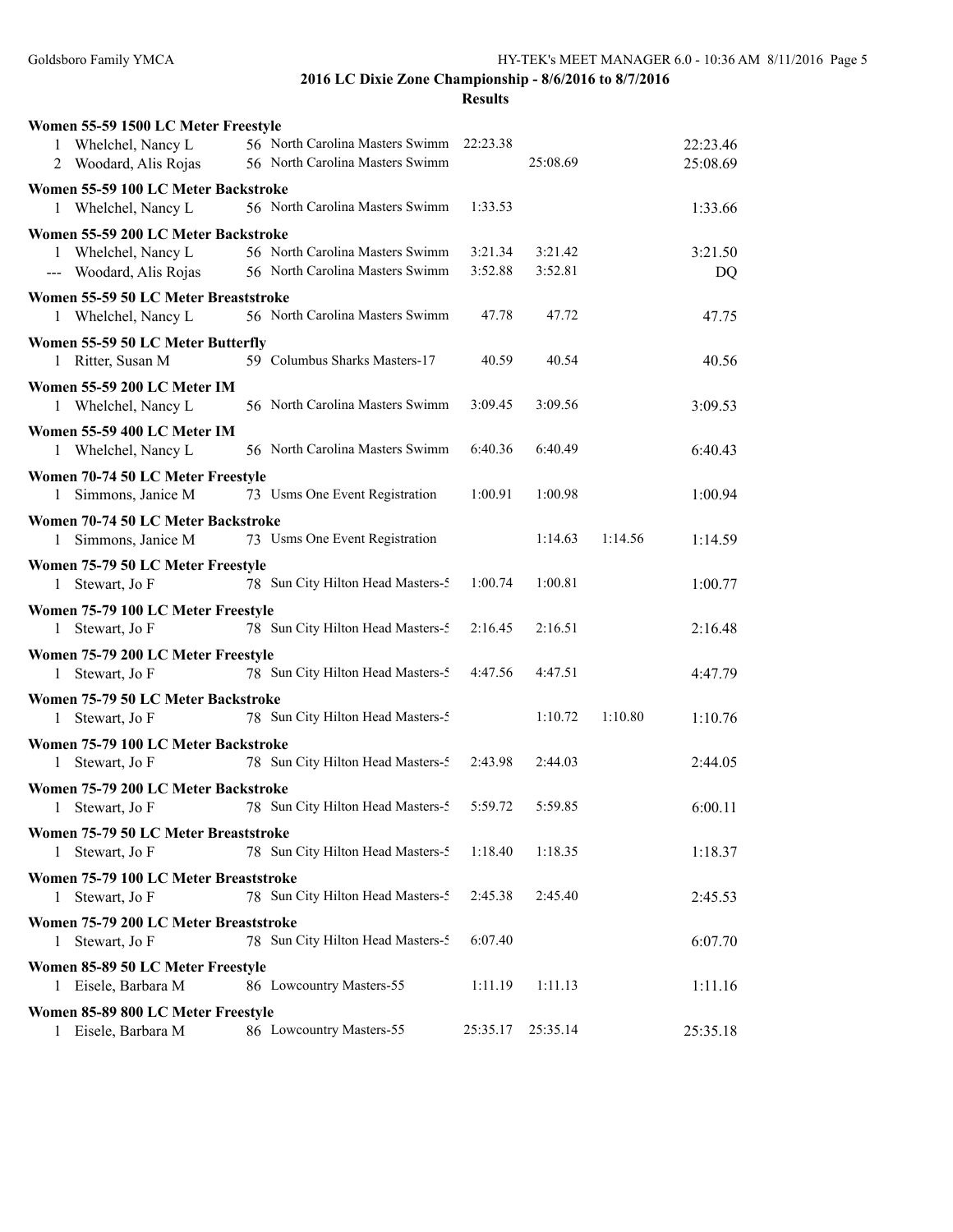| Women 85-89 50 LC Meter Backstroke                              |                                    |                |         |         |                |
|-----------------------------------------------------------------|------------------------------------|----------------|---------|---------|----------------|
| 1 Eisele, Barbara M                                             | 86 Lowcountry Masters-55           |                | 1:29.96 | 1:29.86 | 1:29.91        |
| Women 85-89 200 LC Meter Backstroke                             |                                    |                |         |         |                |
| --- Eisele, Barbara M                                           | 86 Lowcountry Masters-55           | 6:21.79        | 6:21.56 |         | DQ             |
| Women 85-89 50 LC Meter Breaststroke                            |                                    |                |         |         |                |
| Eisele, Barbara M<br>1                                          | 86 Lowcountry Masters-55           | 1:45.75        | 1:45.71 |         | 1:45.73        |
|                                                                 |                                    |                |         |         |                |
| Women 85-89 200 LC Meter Breaststroke<br>Eisele, Barbara M<br>1 | 86 Lowcountry Masters-55           | 8:37.23        | 8:40.00 |         | 8:38.61        |
|                                                                 |                                    |                |         |         |                |
| Women 85-89 50 LC Meter Butterfly                               |                                    |                |         |         |                |
| 1 Eisele, Barbara M                                             | 86 Lowcountry Masters-55           | 1:44.74        | 1:44.65 |         | 1:44.69        |
| Women 85-89 100 LC Meter Butterfly                              |                                    |                |         |         |                |
| 1 Eisele, Barbara M                                             | 86 Lowcountry Masters-55           | 3:52.77        | 3:52.60 |         | 3:52.68        |
| Women 85-89 200 LC Meter IM                                     |                                    |                |         |         |                |
| 1 Eisele, Barbara M                                             | 86 Lowcountry Masters-55           | 6:52.63        | 6:52.73 |         | 6:52.68        |
| Women 85-89 400 LC Meter IM                                     |                                    |                |         |         |                |
| Eisele, Barbara M<br>1                                          | 86 Lowcountry Masters-55           | 14:32.02       |         |         | 14:32.18       |
| Men 18-24 50 LC Meter Freestyle                                 |                                    |                |         |         |                |
| Lindholm, Kyle<br>1                                             | 24 Uc13-13                         | 26.33          | 26.37   |         | 26.35          |
| Madill, Alex D<br>2                                             | 21 Uc13-13                         | 28.94          | 29.00   |         | 28.97          |
| Douglas JR, JR C<br>3                                           | 19 Nautical Milers Special Needs-0 | 33.78          | 33.96   |         | 33.87          |
| Soules, Ian M<br>4                                              | 21 Nautical Milers Special Needs-0 | 35.90          | 35.97   |         | 35.93          |
|                                                                 |                                    |                |         |         |                |
| Men 18-24 100 LC Meter Freestyle                                | 19 Nautical Milers Special Needs-0 | 1:15.29        | 1:15.35 |         | 1:15.44        |
| 1 Douglas JR, JR C<br>2 Soules, Ian M                           | 21 Nautical Milers Special Needs-0 | 1:23.16        | 1:23.05 |         | 1:23.08        |
|                                                                 |                                    |                |         |         |                |
| Men 18-24 200 LC Meter Freestyle                                |                                    |                |         |         |                |
| Avery, Andrew L<br>1                                            | 21 Uc13-13                         | 2:13.07        | 2:13.06 |         | 2:13.10        |
| Douglas JR, JR C<br>2                                           | 19 Nautical Milers Special Needs-0 | 2:47.69        |         |         | 2:47.81        |
| Soules, Ian M<br>3                                              | 21 Nautical Milers Special Needs-0 | 3:03.19        | 3:03.10 |         | 3:03.11        |
| Men 18-24 400 LC Meter Freestyle                                |                                    |                |         |         |                |
| Soules, Ian M<br>$\mathbf{1}$                                   | 21 Nautical Milers Special Needs-0 |                | 6:47.85 | 6:47.88 | 6:47.89        |
| Men 18-24 800 LC Meter Freestyle                                |                                    |                |         |         |                |
| 1 Avery, Andrew L                                               | 21 Uc13-13                         | 9:53.54        | 9:53.64 |         | 9:53.59        |
| Men 18-24 50 LC Meter Backstroke                                |                                    |                |         |         |                |
| Lindholm, Kyle<br>1                                             | 24 Uc13-13                         |                | 34.24   | 34.22   | 34.23          |
| Madill, Alex D<br>2                                             | 21 Uc13-13                         |                | 38.11   | 37.90   | 38.00          |
| Men 18-24 100 LC Meter Backstroke                               |                                    |                |         |         |                |
| Avery, Andrew L<br>1                                            | 21 Uc13-13                         | 1:11.88        |         |         | 1:12.09        |
| Douglas JR, JR C<br>2                                           | 19 Nautical Milers Special Needs-0 | 1:32.64        |         |         | 1:32.83        |
| Soules, Ian M<br>3                                              | 21 Nautical Milers Special Needs-0 | 1:32.83        |         |         | 1:32.94        |
| Men 18-24 200 LC Meter Backstroke                               |                                    |                |         |         |                |
| Soules, Ian M<br>$\mathbf{1}$                                   | 21 Nautical Milers Special Needs-0 | 3:35.32        | 3:35.24 |         | 3:35.31        |
|                                                                 |                                    |                |         |         |                |
| Men 18-24 50 LC Meter Breaststroke                              | 24 Uc13-13                         |                |         |         |                |
| Lindholm, Kyle<br>1<br>Soules, Ian M<br>$\overline{2}$          | 21 Nautical Milers Special Needs-0 | 34.75<br>52.27 | 34.61   |         | 34.68<br>52.27 |
|                                                                 |                                    |                |         |         |                |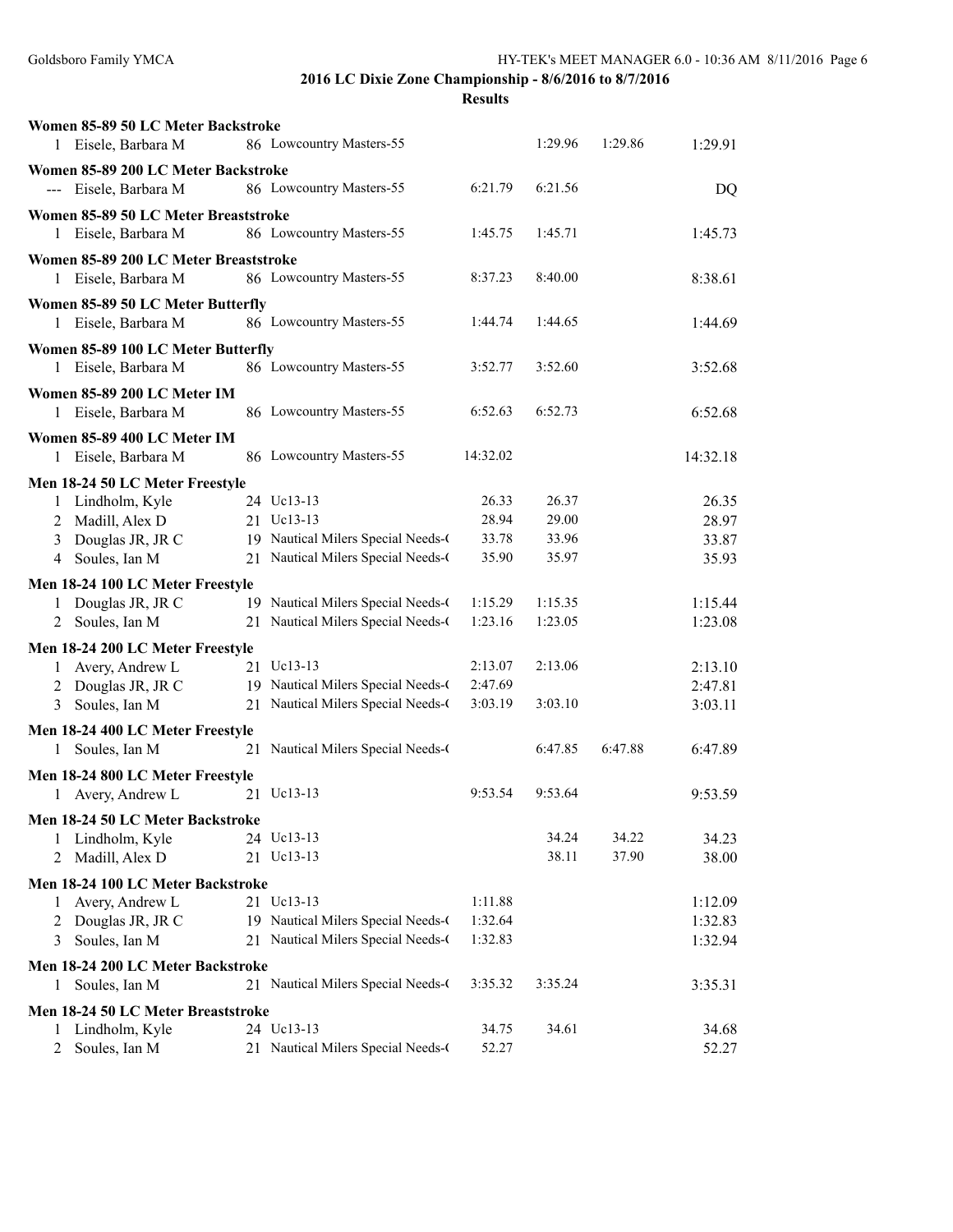|                                        | 2016 LC Dixie Zone Championship - 8/6/2016 to 8/7/2016                   |                |         |         | 111-112 9 MILLI MIANAQLA 0.0 - 10.907 MM 0/11/2 |  |
|----------------------------------------|--------------------------------------------------------------------------|----------------|---------|---------|-------------------------------------------------|--|
|                                        |                                                                          | <b>Results</b> |         |         |                                                 |  |
| (Men 18-24 50 LC Meter Breaststroke)   |                                                                          |                |         |         |                                                 |  |
| 3 Douglas JR, JR C                     | 19 Nautical Milers Special Needs-0                                       | 55.03          | 55.13   |         | 55.08                                           |  |
| Men 18-24 100 LC Meter Breaststroke    |                                                                          |                |         |         |                                                 |  |
| 1 Lindholm, Kyle                       | 24 Uc13-13                                                               | 1:18.12        | 1:17.98 |         | 1:18.15                                         |  |
| 2 Soules, Ian M                        | 21 Nautical Milers Special Needs-0                                       | 1:53.78        | 1:53.85 |         | 1:53.87                                         |  |
| Men 18-24 200 LC Meter Breaststroke    |                                                                          |                |         |         |                                                 |  |
| 1 Avery, Andrew L                      | 21 Uc13-13                                                               | 3:03.86        | 3:03.90 |         | 3:03.98                                         |  |
| 2 Soules, Ian M                        | 21 Nautical Milers Special Needs-0                                       |                | 4:18.26 | 4:18.33 | 4:18.42                                         |  |
|                                        |                                                                          |                |         |         |                                                 |  |
| Men 18-24 50 LC Meter Butterfly        | 24 Uc13-13                                                               | 28.97          | 28.97   |         | 28.97                                           |  |
| 1 Lindholm, Kyle<br>2 Douglas JR, JR C | 19 Nautical Milers Special Needs-0                                       | 40.92          | 40.92   |         | 40.92                                           |  |
|                                        |                                                                          |                |         |         |                                                 |  |
| Men 18-24 100 LC Meter Butterfly       |                                                                          |                |         |         |                                                 |  |
| 1 Douglas JR, JR C                     | 19 Nautical Milers Special Needs-0                                       | 1:38.51        | 1:38.43 |         | 1:38.71                                         |  |
| <b>Men 18-24 200 LC Meter IM</b>       |                                                                          |                |         |         |                                                 |  |
| 1 Douglas JR, JR C                     | 19 Nautical Milers Special Needs-0                                       | 3:18.52        | 3:18.48 |         | 3:18.54                                         |  |
| <b>Men 18-24 400 LC Meter IM</b>       |                                                                          |                |         |         |                                                 |  |
| 1 Avery, Andrew L                      | 21 Uc13-13                                                               |                |         |         | 5:40.74                                         |  |
| Men 25-29 100 LC Meter Freestyle       |                                                                          |                |         |         |                                                 |  |
| 1 An, Peter S                          | 25 Nautical Milers Special Needs-0                                       | 1:18.65        | 1:18.76 |         | 1:18.66                                         |  |
| 2 Concepcion, Sean                     | 26 Nautical Milers Special Needs-0                                       |                | 1:21.74 | 1:22.24 | 1:22.26                                         |  |
| Jones, Matt W<br>3                     | 25 Nautical Milers Special Needs-0                                       | 1:29.59        | 1:29.74 |         | 1:29.71                                         |  |
|                                        |                                                                          |                |         |         |                                                 |  |
| Men 25-29 200 LC Meter Freestyle       |                                                                          |                | 2:57.96 |         |                                                 |  |
| 1 An, Peter S<br>2 Concepcion, Sean    | 25 Nautical Milers Special Needs-0<br>26 Nautical Milers Special Needs-0 | 3:03.05        | 3:03.23 |         | 2:58.07<br>3:03.14                              |  |
| Jones, Matt W<br>3                     | 25 Nautical Milers Special Needs-0                                       |                | 3:18.32 |         | 3:18.40                                         |  |
|                                        |                                                                          |                |         |         |                                                 |  |
| Men 25-29 400 LC Meter Freestyle       |                                                                          |                |         |         |                                                 |  |
| 1 Concepcion, Sean                     | 26 Nautical Milers Special Needs-0                                       | 6:23.78        | 6:23.60 |         | 6:23.53                                         |  |
| 2 An, Peter S                          | 25 Nautical Milers Special Needs-0                                       | 6:25.69        |         |         | 6:25.78                                         |  |
| Jones, Matt W<br>3                     | 25 Nautical Milers Special Needs-0                                       |                | 7:34.03 |         | 7:33.96                                         |  |
| Men 25-29 800 LC Meter Freestyle       |                                                                          |                |         |         |                                                 |  |
| Concepcion, Sean                       | 26 Nautical Milers Special Needs-0                                       | 13:25.80       |         |         | 13:25.80                                        |  |
| Men 25-29 50 LC Meter Backstroke       |                                                                          |                |         |         |                                                 |  |
| Jones, Matt W<br>1                     | 25 Nautical Milers Special Needs-0                                       |                | 44.06   | 43.99   | 44.02                                           |  |
| Men 25-29 100 LC Meter Backstroke      |                                                                          |                |         |         |                                                 |  |
| An, Peter S<br>1                       | 25 Nautical Milers Special Needs-0                                       |                | 1:29.97 | 1:30.06 | 1:30.01                                         |  |
| Jones, Matt W<br>2                     | 25 Nautical Milers Special Needs-0                                       | 1:32.55        |         |         | 1:32.53                                         |  |
| Concepcion, Sean<br>3                  | 26 Nautical Milers Special Needs-0                                       | 1:38.41        | 1:38.53 |         | 1:38.47                                         |  |
| Men 25-29 50 LC Meter Breaststroke     |                                                                          |                |         |         |                                                 |  |
| Stephenson, Brady<br>1                 | 25 Uc13-13                                                               | 36.54          | 36.55   |         | 36.54                                           |  |
| Concepcion, Sean<br>2                  | 26 Nautical Milers Special Needs-0                                       | 44.74          |         |         | 44.74                                           |  |
| An, Peter S<br>3                       | 25 Nautical Milers Special Needs-0                                       | 54.93          |         |         | 54.93                                           |  |
| Jones, Matt W<br>4                     | 25 Nautical Milers Special Needs-0                                       | 59.27          | 59.15   |         | 59.21                                           |  |
|                                        |                                                                          |                |         |         |                                                 |  |
| Men 25-29 100 LC Meter Breaststroke    |                                                                          |                |         |         |                                                 |  |
| Jones, Matt W<br>1                     | 25 Nautical Milers Special Needs-0                                       |                | 2:01.09 | 2:01.01 | 2:01.14                                         |  |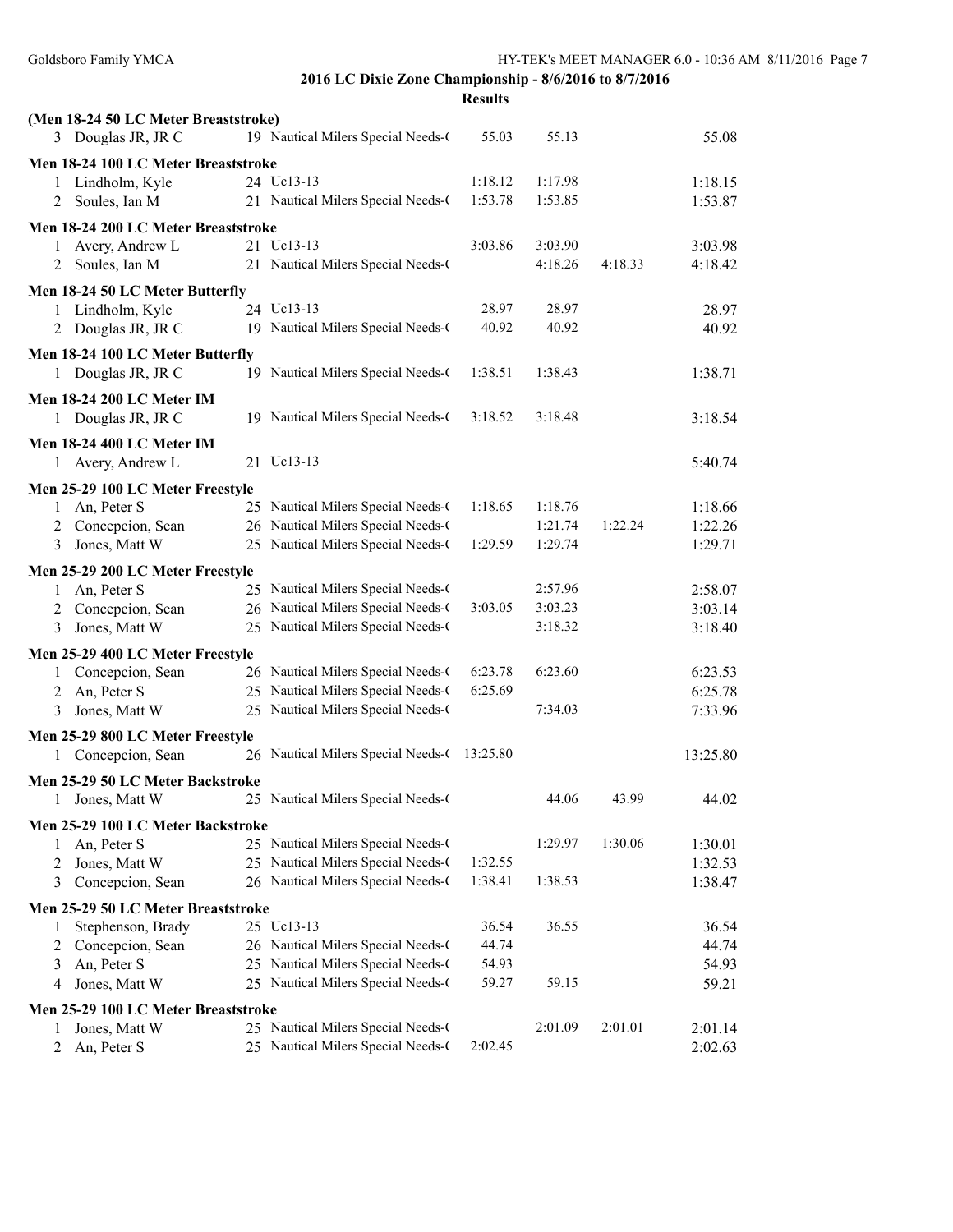| Men 25-29 200 LC Meter Breaststroke              |                                          |         |          |         |          |
|--------------------------------------------------|------------------------------------------|---------|----------|---------|----------|
| 1 Jones, Matt W                                  | 25 Nautical Milers Special Needs-0       | 4:25.77 |          |         | 4:25.63  |
| Men 25-29 50 LC Meter Butterfly                  |                                          |         |          |         |          |
| Stephenson, Brady<br>1                           | 25 Uc13-13                               | 28.75   | 28.63    |         | 28.69    |
| 2 An, Peter S                                    | 25 Nautical Milers Special Needs-0       | 41.32   | 41.67    |         | 41.49    |
| Men 25-29 200 LC Meter IM                        |                                          |         |          |         |          |
| An, Peter S<br>$\mathbf{1}$                      | 25 Nautical Milers Special Needs-0       | 3:24.56 | 3:24.64  |         | 3:24.60  |
| 2 Concepcion, Sean                               | 26 Nautical Milers Special Needs-0       | 3:27.44 |          |         | 3:27.52  |
| 3 Jones, Matt W                                  | 25 Nautical Milers Special Needs-0       | 3:47.57 |          |         | 3:47.65  |
| Men 30-34 100 LC Meter Freestyle                 |                                          |         |          |         |          |
| 1 Wilson, Eric                                   | 30 Usms One Event Registration           |         | 1:04.75  |         | 1:04.72  |
| Men 30-34 200 LC Meter Backstroke                |                                          |         |          |         |          |
| 1 Wilson, Eric                                   | 30 Usms One Event Registration           | 2:58.36 | 2:58.44  |         | 2:58.50  |
| Men 30-34 100 LC Meter Butterfly                 |                                          |         |          |         |          |
| 1 Wilson, Eric                                   | 30 Usms One Event Registration           |         | 1:17.89  | 1:17.89 | 1:18.05  |
| Men 30-34 200 LC Meter IM                        |                                          |         |          |         |          |
| 1 Wilson, Eric                                   | 30 Usms One Event Registration           | 2:42.73 |          |         | 2:42.69  |
| Men 35-39 50 LC Meter Freestyle                  |                                          |         |          |         |          |
| 1 Dallamura, Scott J                             | 38 North Carolina Masters Swimm          | 28.32   | 28.12    |         | 28.22    |
| Men 35-39 100 LC Meter Freestyle                 |                                          |         |          |         |          |
| 1 Hayn, Jed                                      | 35 North Carolina Masters Swimm          | 1:03.18 | 1:03.18  |         | 1:03.17  |
| Men 35-39 400 LC Meter Freestyle                 |                                          |         |          |         |          |
| 1 Nguyen, S.                                     | 37 North Carolina Masters Swimm          | 6:57.46 | 6:57.54  |         | 6:57.50  |
| Men 35-39 800 LC Meter Freestyle                 |                                          |         |          |         |          |
| 1 Nguyen, S.                                     | 37 North Carolina Masters Swimm          |         | 13:53.88 |         | 13:53.73 |
| Men 35-39 1500 LC Meter Freestyle                |                                          |         |          |         |          |
| 1 Nguyen, S.                                     | 37 North Carolina Masters Swimm 26:37.64 |         | 26:37.69 |         | 26:37.75 |
|                                                  |                                          |         |          |         |          |
| Men 35-39 50 LC Meter Backstroke<br>1 Nguyen, S. | 37 North Carolina Masters Swimm          |         | 41.94    | 42.55   | 42.24    |
|                                                  |                                          |         |          |         |          |
| Men 35-39 100 LC Meter Backstroke                | 35 North Carolina Masters Swimm          | 1:12.84 | 1:12.92  |         |          |
| 1 Hayn, Jed                                      |                                          |         |          |         | 1:12.98  |
| Men 35-39 200 LC Meter Backstroke                |                                          |         |          |         |          |
| 1 Nguyen, S.                                     | 37 North Carolina Masters Swimm          | 3:43.38 |          |         | 3:43.38  |
| Men 35-39 50 LC Meter Breaststroke               |                                          |         |          |         |          |
| 1 Nguyen, S.                                     | 37 North Carolina Masters Swimm          | 37.67   | 37.69    |         | 37.68    |
| Men 35-39 100 LC Meter Breaststroke              |                                          |         |          |         |          |
| 1 Hayn, Jed                                      | 35 North Carolina Masters Swimm          | 1:26.03 | 1:26.08  |         | 1:25.97  |
| Men 35-39 200 LC Meter Breaststroke              |                                          |         |          |         |          |
| 1 Nguyen, S.                                     | 37 North Carolina Masters Swimm          |         | 3:17.06  |         | 3:17.16  |
| Men 35-39 50 LC Meter Butterfly                  |                                          |         |          |         |          |
| 1 Dallamura, Scott J                             | 38 North Carolina Masters Swimm          | 27.83   | 27.97    |         | 27.90    |
| Men 35-39 100 LC Meter Butterfly                 |                                          |         |          |         |          |
| 1 Hayn, Jed                                      | 35 North Carolina Masters Swimm          | 1:08.38 | 1:08.30  |         | 1:08.22  |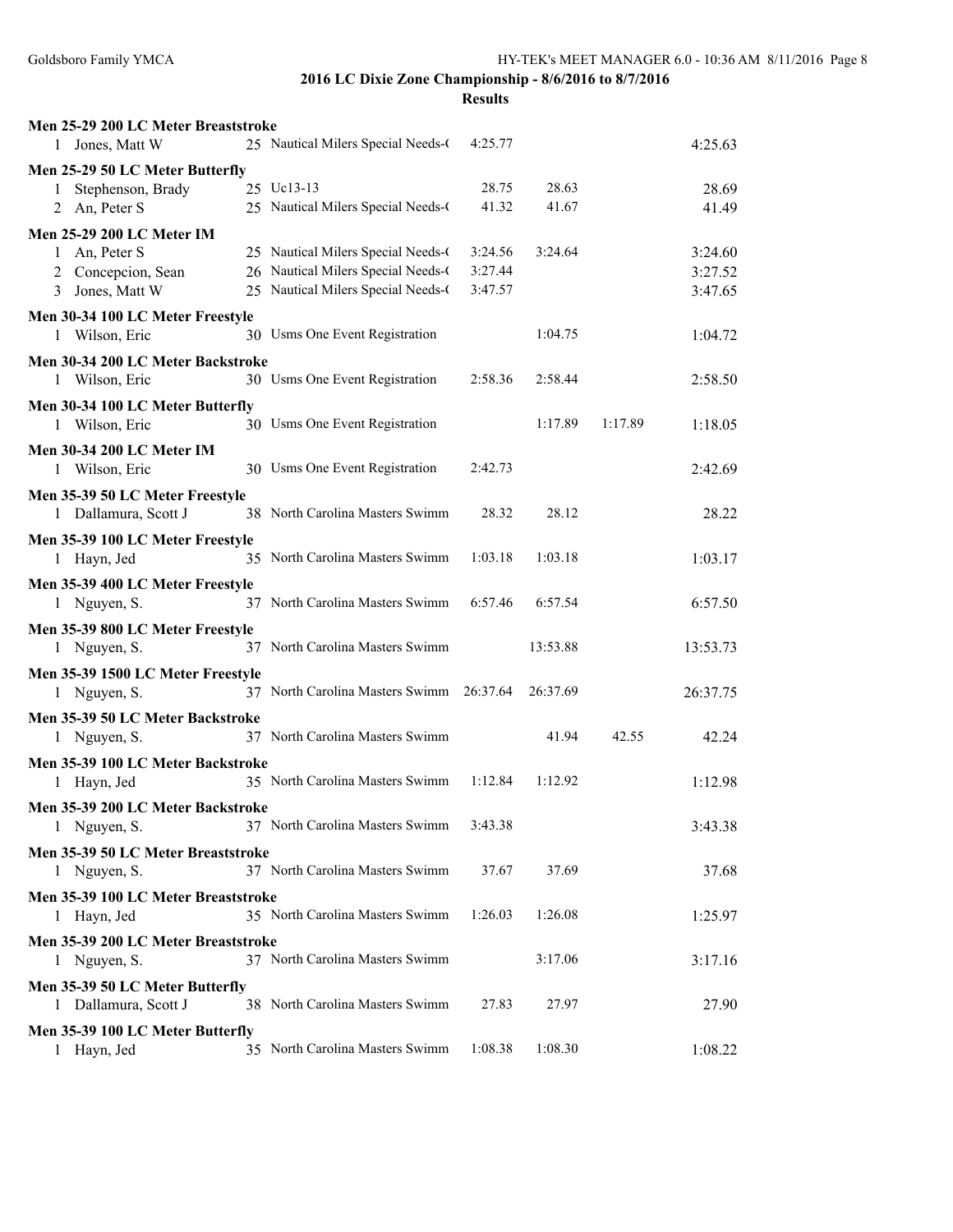| (Men 35-39 100 LC Meter Butterfly)                      |                                  |          |          |       |          |
|---------------------------------------------------------|----------------------------------|----------|----------|-------|----------|
| 2 Dallamura, Scott J                                    | 38 North Carolina Masters Swimm  | 1:09.08  | 1:08.80  |       | 1:08.80  |
| Men 35-39 200 LC Meter Butterfly                        |                                  |          |          |       |          |
| 1 Nguyen, S.                                            | 37 North Carolina Masters Swimm  | 3:51.71  | 3:51.80  |       | 3:51.75  |
| <b>Men 35-39 200 LC Meter IM</b>                        |                                  |          |          |       |          |
| 1 Nguyen, S.                                            | 37 North Carolina Masters Swimm  | 3:04.39  | 3:04.46  |       | 3:04.48  |
| Men 35-39 400 LC Meter IM                               |                                  |          |          |       |          |
| 1 Nguyen, S.                                            | 37 North Carolina Masters Swimm  | 7:31.05  | 7:31.29  |       | 7:31.04  |
| Men 40-44 50 LC Meter Freestyle                         |                                  |          |          |       |          |
| 1 Lotan, Eran                                           | 44 Gwinnett County Masters Club- | 28.42    |          |       | 28.42    |
| 2 Hadsell, Andrew H                                     | 42 North Carolina Masters Swimm  | 34.97    | 34.97    |       | 34.97    |
| Men 40-44 100 LC Meter Freestyle                        |                                  |          |          |       |          |
| 1 Decker, John R                                        | 42 Greenwood YMCA Masters Sw     | 1:04.11  | 1:04.04  |       | 1:04.03  |
| 2 Dunson, David B                                       | 44 North Carolina Masters Swimm  | 1:04.45  | 1:04.44  |       | 1:04.49  |
| 3 Lotan, Eran                                           | 44 Gwinnett County Masters Club- | 1:05.03  |          |       | 1:05.14  |
| 4 Hadsell, Andrew H                                     | 42 North Carolina Masters Swimm  | 1:20.66  | 1:20.75  |       | 1:20.72  |
| Men 40-44 200 LC Meter Freestyle                        |                                  |          |          |       |          |
| 1 Dunson, David B                                       | 44 North Carolina Masters Swimm  | 2:27.50  | 2:27.54  |       | 2:27.56  |
| Men 40-44 400 LC Meter Freestyle                        |                                  |          |          |       |          |
| 1 Decker, John R                                        | 42 Greenwood YMCA Masters Sw     | 5:05.56  |          |       | 5:05.43  |
| Men 40-44 800 LC Meter Freestyle                        |                                  |          |          |       |          |
| 1 Decker, John R                                        | 42 Greenwood YMCA Masters Sw     | 10:36.72 | 10:36.69 |       | 10:36.68 |
|                                                         |                                  |          |          |       |          |
| Men 40-44 50 LC Meter Backstroke<br>1 Hadsell, Andrew H | 42 North Carolina Masters Swimm  |          | 51.02    | 50.90 | 50.96    |
|                                                         |                                  |          |          |       |          |
| Men 40-44 50 LC Meter Breaststroke                      |                                  |          |          |       |          |
| 1 Dunson, David B                                       | 44 North Carolina Masters Swimm  | 35.43    | 35.32    |       | 35.37    |
| Men 40-44 100 LC Meter Breaststroke                     |                                  |          |          |       |          |
| 1 Dunson, David B                                       | 44 North Carolina Masters Swimm  |          | 1:18.49  |       | 1:18.49  |
| 2 Hadsell, Andrew H                                     | 42 North Carolina Masters Swimm  | 1:40.98  | 1:41.03  |       | 1:41.05  |
| Men 40-44 200 LC Meter Breaststroke                     |                                  |          |          |       |          |
| 1 Dunson, David B                                       | 44 North Carolina Masters Swimm  | 2:57.66  |          |       | 2:57.49  |
| Men 40-44 50 LC Meter Butterfly                         |                                  |          |          |       |          |
| Fletcher, Van<br>1                                      | 41 North Carolina Masters Swimm  | 28.91    | 28.87    |       | 28.89    |
| Decker, John R<br>2                                     | 42 Greenwood YMCA Masters Sw     | 30.87    | 30.97    |       | 30.92    |
| Lotan, Eran<br>3                                        | 44 Gwinnett County Masters Club- | 33.05    | 33.06    |       | 33.05    |
| Men 40-44 200 LC Meter Butterfly                        |                                  |          |          |       |          |
| 1 Decker, John R                                        | 42 Greenwood YMCA Masters Sw     | 2:51.92  |          |       | 2:51.87  |
| Men 40-44 200 LC Meter IM                               |                                  |          |          |       |          |
| 1 Decker, John R                                        | 42 Greenwood YMCA Masters Sw     | 2:38.41  | 2:38.36  |       | 2:38.32  |
| <b>Men 40-44 400 LC Meter IM</b>                        |                                  |          |          |       |          |
| 1 Decker, John R                                        | 42 Greenwood YMCA Masters Sw     | 5:53.13  |          |       | 5:53.15  |
| Men 45-49 50 LC Meter Freestyle                         |                                  |          |          |       |          |
| 1 Gray, Richard L                                       | 47 North Carolina Masters Swimm  | 31.14    | 31.21    |       | 31.17    |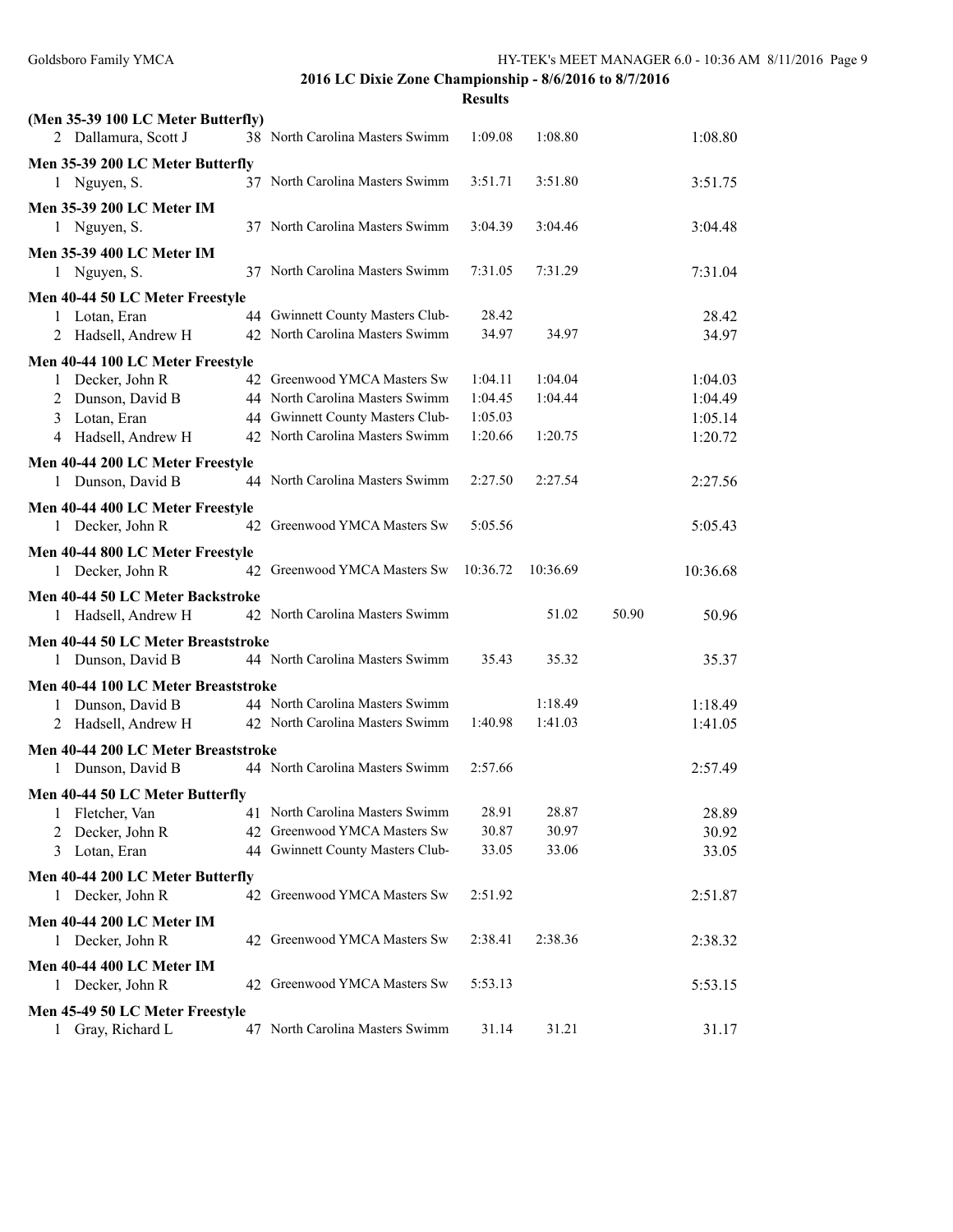|              | (Men 45-49 50 LC Meter Freestyle)   |                                                                    |         |                    |         |         |
|--------------|-------------------------------------|--------------------------------------------------------------------|---------|--------------------|---------|---------|
|              | 2 Toy, Raymond                      | 49 Central Maryland YMCA Maste                                     | 35.64   |                    |         | 35.64   |
|              | Men 45-49 100 LC Meter Freestyle    |                                                                    |         |                    |         |         |
| 1            | Gray, Richard L                     | 47 North Carolina Masters Swimm                                    |         | 1:09.28            |         | 1:09.28 |
| 2            | Toy, Raymond                        | 49 Central Maryland YMCA Maste                                     | 1:24.03 |                    |         | 1:24.04 |
|              |                                     |                                                                    |         |                    |         |         |
|              | Men 45-49 200 LC Meter Freestyle    |                                                                    |         |                    |         |         |
| 1            | Gray, Richard L                     | 47 North Carolina Masters Swimm                                    | 2:30.35 |                    |         | 2:30.39 |
| 2            | Johnston, Tom                       | 45 North Carolina Masters Swimm                                    | 2:55.92 |                    |         | 2:55.96 |
| 3            | Toy, Raymond                        | 49 Central Maryland YMCA Maste                                     | 3:11.14 |                    |         | 3:11.17 |
|              | Men 45-49 50 LC Meter Backstroke    |                                                                    |         |                    |         |         |
| 1            | Toy, Raymond                        | 49 Central Maryland YMCA Maste                                     |         | 47.14              | 47.15   | 47.14   |
|              | Men 45-49 100 LC Meter Backstroke   |                                                                    |         |                    |         |         |
| 1            | Johnston, Tom                       | 45 North Carolina Masters Swimm                                    | 1:27.32 |                    |         | 1:27.20 |
| 2            | Toy, Raymond                        | 49 Central Maryland YMCA Maste                                     |         | 1:52.49            |         | 1:52.56 |
|              | Men 45-49 50 LC Meter Breaststroke  |                                                                    |         |                    |         |         |
|              | 1 Gray, Richard L                   | 47 North Carolina Masters Swimm                                    | 44.53   |                    |         | 44.53   |
|              |                                     |                                                                    |         |                    |         |         |
|              | Men 45-49 100 LC Meter Breaststroke |                                                                    |         |                    |         |         |
| $\mathbf{1}$ | Torres, Todd                        | 48 North Carolina Masters Swimm                                    | 1:10.78 | 1:10.79            |         | 1:10.81 |
|              | 2 Kern, Paul E                      | 48 North Carolina Masters Swimm                                    | 1:39.45 |                    |         | 1:39.45 |
|              | Men 45-49 50 LC Meter Butterfly     |                                                                    |         |                    |         |         |
| 1            | Gray, Richard L                     | 47 North Carolina Masters Swimm                                    | 33.59   | 33.56              |         | 33.57   |
| 2            | Johnston, Tom                       | 45 North Carolina Masters Swimm                                    | 36.19   | 36.12              |         | 36.15   |
| 3            | Toy, Raymond                        | 49 Central Maryland YMCA Maste                                     | 41.66   | 41.75              |         | 41.70   |
|              | Men 45-49 100 LC Meter Butterfly    |                                                                    |         |                    |         |         |
| 1            | Johnston, Tom                       | 45 North Carolina Masters Swimm                                    | 1:27.65 | 1:27.90            |         | 1:27.71 |
|              |                                     |                                                                    |         |                    |         |         |
|              | Men 45-49 200 LC Meter IM           |                                                                    |         |                    |         |         |
| 1            | Gray, Richard L                     | 47 North Carolina Masters Swimm                                    | 2:57.84 | 2:57.86            |         | 2:57.92 |
| 2            | Kern, Paul E                        | 48 North Carolina Masters Swimm<br>45 North Carolina Masters Swimm | 3:07.28 | 3:07.27<br>3:07.49 | 3:07.46 | 3:07.33 |
| 3            | Johnston, Tom                       |                                                                    | 4:01.85 | 4:01.93            |         | 3:07.54 |
| 4            | Toy, Raymond                        | 49 Central Maryland YMCA Maste                                     |         |                    |         | 4:02.01 |
|              | Men 50-54 50 LC Meter Freestyle     |                                                                    |         |                    |         |         |
| 1            | Dudley, Louis T                     | 52 North Carolina Masters Swimm                                    | 26.81   | 26.87              |         | 26.84   |
| 2            | Anderson, Earl E                    | 52 North Carolina Masters Swimm                                    | 28.89   | 29.00              |         | 28.94   |
|              | 3 Harris, Mark E                    | 54 Alexandria Masters Swimming-                                    | 28.96   |                    |         | 28.96   |
| 4            | Bagot, John J                       | 54 North Carolina Masters Swimm                                    | 31.35   | 31.43              |         | 31.39   |
| 5            | Beliveau, Richard T                 | 54 North Carolina Masters Swimm                                    | 37.20   | 37.19              |         | 37.19   |
|              | Men 50-54 100 LC Meter Freestyle    |                                                                    |         |                    |         |         |
| 1            | Harris, Greg                        | 53 Virginia Masters Swim Team-12                                   | 58.49   | 58.60              |         | 58.60   |
| 2            | Harris, Mark E                      | 54 Alexandria Masters Swimming-                                    | 1:05.45 | 1:05.41            |         | 1:05.44 |
| 3            | Anderson, Earl E                    | 52 North Carolina Masters Swimm                                    | 1:06.70 | 1:06.84            |         | 1:06.71 |
|              | Men 50-54 200 LC Meter Freestyle    |                                                                    |         |                    |         |         |
| 1            | Harris, Mark E                      | 54 Alexandria Masters Swimming-                                    | 2:22.96 | 2:22.89            |         | 2:22.91 |
| 2            | Bagot, John J                       | 54 North Carolina Masters Swimm                                    | 2:47.47 | 2:47.53            |         | 2:47.61 |
| 3            | Beliveau, Richard T                 | 54 North Carolina Masters Swimm                                    | 3:06.19 |                    |         | 3:06.23 |
|              |                                     |                                                                    |         |                    |         |         |
|              | Men 50-54 400 LC Meter Freestyle    |                                                                    |         |                    |         |         |
| $\mathbf{1}$ | Harris, Greg                        | 53 Virginia Masters Swim Team-12                                   | 5:01.26 | 5:01.25            |         | 5:01.25 |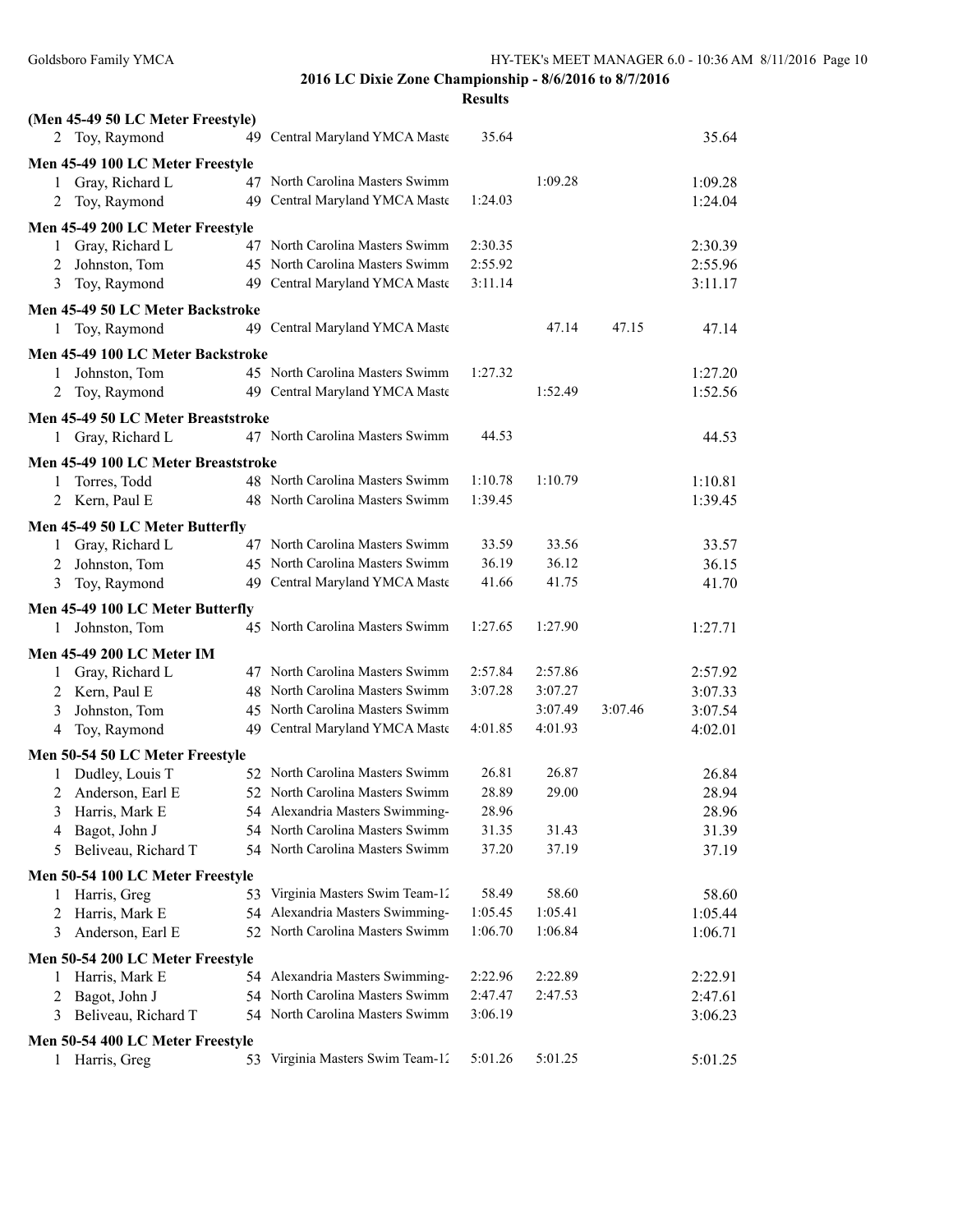|   | (Men 50-54 400 LC Meter Freestyle)  |                                  |          |          |         |          |
|---|-------------------------------------|----------------------------------|----------|----------|---------|----------|
|   | 2 Harris, Mark E                    | 54 Alexandria Masters Swimming-  | 5:06.33  | 5:06.54  |         | 5:06.49  |
| 3 | Beliveau, Richard T                 | 54 North Carolina Masters Swimm  | 6:26.54  | 6:26.54  |         | 6:26.63  |
|   | Men 50-54 800 LC Meter Freestyle    |                                  |          |          |         |          |
| 1 | Bagot, John J                       | 54 North Carolina Masters Swimm  | 11:47.50 | 11:47.42 |         | 11:47.51 |
| 2 | Anderson, Earl E                    | 52 North Carolina Masters Swimm  | 12:43.55 | 12:43.32 |         | 12:43.33 |
| 3 | Beliveau, Richard T                 | 54 North Carolina Masters Swimm  |          | 13:20.54 |         | 13:20.54 |
|   |                                     |                                  |          |          |         |          |
|   | Men 50-54 1500 LC Meter Freestyle   |                                  |          |          |         |          |
| 1 | Bagot, John J                       | 54 North Carolina Masters Swimm  | 22:30.95 | 22:30.85 |         | 22:30.95 |
| 2 | Anderson, Earl E                    | 52 North Carolina Masters Swimm  | 23:49.86 | 23:49.91 |         | 23:49.90 |
|   | Men 50-54 50 LC Meter Backstroke    |                                  |          |          |         |          |
|   | 1 Harris, Greg                      | 53 Virginia Masters Swim Team-12 |          | 33.58    | 33.50   | 33.54    |
|   | Men 50-54 100 LC Meter Backstroke   |                                  |          |          |         |          |
| 1 | Anderson, Earl E                    | 52 North Carolina Masters Swimm  | 1:24.04  | 1:23.60  |         | 1:23.72  |
| 2 | Putney, Donald C                    | 53 North Carolina Masters Swimm  | 1:31.52  |          |         | 1:31.52  |
| 3 | Bagot, John J                       | 54 North Carolina Masters Swimm  | 1:47.48  |          |         | 1:47.59  |
|   |                                     |                                  |          |          |         |          |
|   | Men 50-54 200 LC Meter Backstroke   |                                  | 3:44.12  | 3:44.08  |         |          |
| 1 | Bagot, John J                       | 54 North Carolina Masters Swimm  |          |          |         | 3:44.10  |
|   | Men 50-54 50 LC Meter Breaststroke  |                                  |          |          |         |          |
| 1 | Harris, Greg                        | 53 Virginia Masters Swim Team-12 | 33.41    | 33.31    |         | 33.36    |
| 2 | Harris, Mark E                      | 54 Alexandria Masters Swimming-  | 36.07    | 36.71    |         | 36.39    |
| 3 | Bagot, John J                       | 54 North Carolina Masters Swimm  | 38.38    | 38.32    |         | 38.35    |
| 4 | Anderson, Earl E                    | 52 North Carolina Masters Swimm  | 38.34    | 38.56    |         | 38.45    |
|   | Men 50-54 100 LC Meter Breaststroke |                                  |          |          |         |          |
| 1 | Harris, Greg                        | 53 Virginia Masters Swim Team-12 |          | 1:17.20  |         | 1:17.11  |
| 2 | Bagot, John J                       | 54 North Carolina Masters Swimm  | 1:28.84  | 1:28.75  |         | 1:28.84  |
| 3 | Harris, Mark E                      | 54 Alexandria Masters Swimming-  | 1:29.34  | 1:29.21  |         | 1:29.36  |
| 4 | Anderson, Earl E                    | 52 North Carolina Masters Swimm  |          | 1:33.26  | 1:33.09 | 1:33.22  |
| 5 | Putney, Donald C                    | 53 North Carolina Masters Swimm  | 1:33.91  | 1:33.89  |         | 1:33.91  |
|   | Men 50-54 200 LC Meter Breaststroke |                                  |          |          |         |          |
| 1 | Anderson, Earl E                    | 52 North Carolina Masters Swimm  | 3:21.08  | 3:21.04  |         | 3:21.00  |
| 2 | Bagot, John J                       | 54 North Carolina Masters Swimm  |          | 3:24.16  |         | 3:24.15  |
|   |                                     |                                  |          |          |         |          |
|   | Men 50-54 50 LC Meter Butterfly     |                                  |          |          |         |          |
|   | 1 Bitzenhofer, Mike A               | 52 North Carolina Masters Swimm  | 28.93    | 28.28    |         | 28.60    |
| 2 | Harris, Greg                        | 53 Virginia Masters Swim Team-12 | 29.65    | 29.65    |         | 29.65    |
| 3 | Beliveau, Richard T                 | 54 North Carolina Masters Swimm  | 51.73    | 52.03    |         | 51.88    |
|   | Men 50-54 100 LC Meter Butterfly    |                                  |          |          |         |          |
| 1 | Bitzenhofer, Mike A                 | 52 North Carolina Masters Swimm  | 1:03.24  | 1:03.50  |         | 1:03.36  |
| 2 | Putney, Donald C                    | 53 North Carolina Masters Swimm  |          | 1:21.76  | 1:21.81 | 1:21.99  |
| 3 | Bagot, John J                       | 54 North Carolina Masters Swimm  | 1:29.70  | 1:29.87  |         | 1:29.82  |
|   | Men 50-54 200 LC Meter Butterfly    |                                  |          |          |         |          |
|   | Bitzenhofer, Mike A                 | 52 North Carolina Masters Swimm  |          | 2:32.77  |         | 2:32.79  |
| 2 | Putney, Donald C                    | 53 North Carolina Masters Swimm  | 3:21.51  | 3:21.48  |         | 3:21.49  |
|   |                                     |                                  |          |          |         |          |
|   | <b>Men 50-54 200 LC Meter IM</b>    |                                  |          |          | 2:27.86 |          |
| 1 | Harris, Greg                        | 53 Virginia Masters Swim Team-12 |          | 2:27.83  |         | 2:27.77  |
|   | Anderson, Earl E                    | 52 North Carolina Masters Swimm  | 2:53.92  | 2:53.95  |         | 2:54.07  |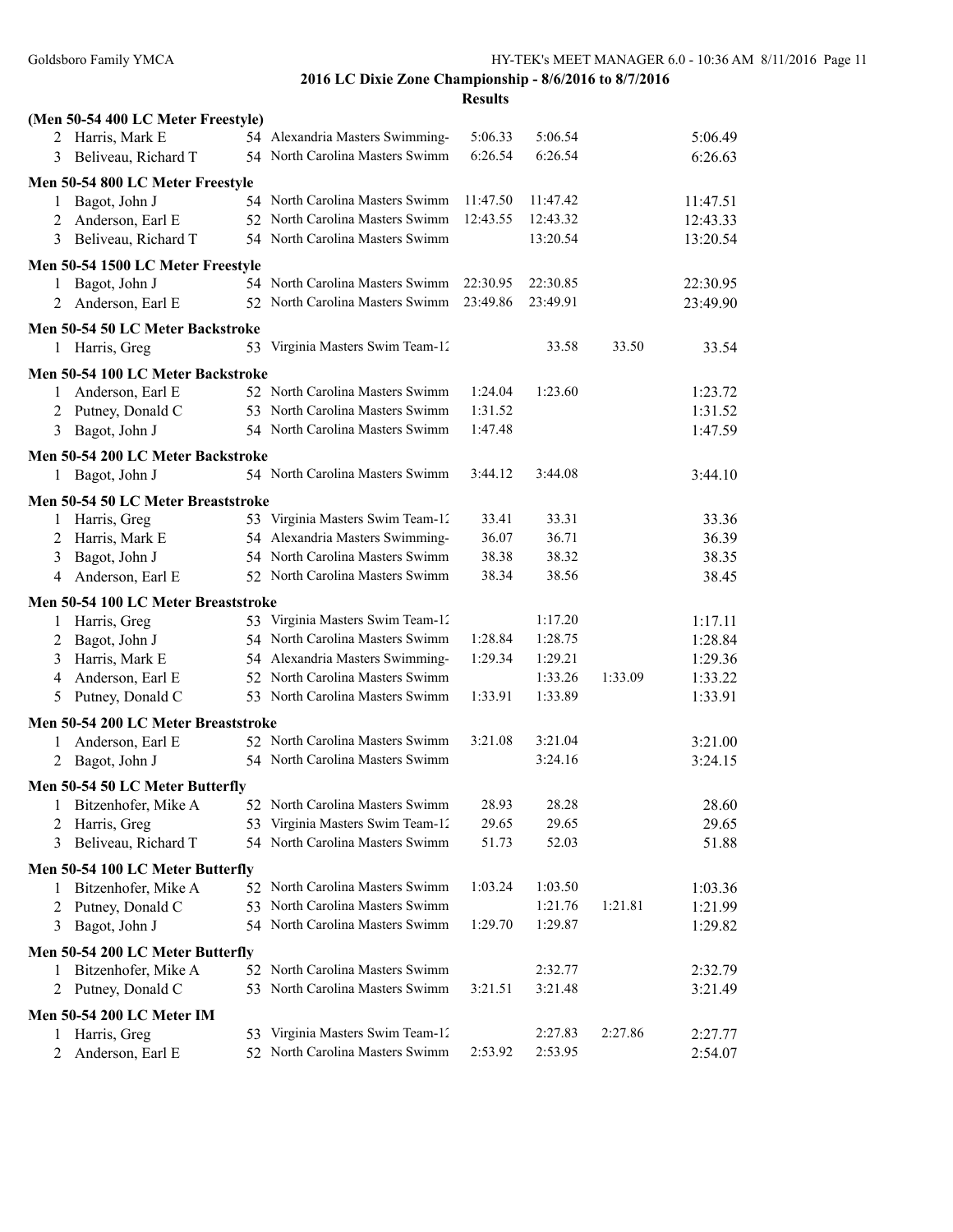## **2016 LC Dixie Zone Championship - 8/6/2016 to 8/7/2016 Results**

| (Men 50-54 200 LC Meter IM)                        |    |                                                                    |          |                |          |          |
|----------------------------------------------------|----|--------------------------------------------------------------------|----------|----------------|----------|----------|
| 3 Putney, Donald C                                 |    | 53 North Carolina Masters Swimm                                    | 3:01.17  | 3:01.25        |          | 3:01.18  |
| <b>Men 50-54 400 LC Meter IM</b>                   |    |                                                                    |          |                |          |          |
| Harris, Greg<br>1                                  |    | 53 Virginia Masters Swim Team-12                                   | 5:29.60  | 5:29.62        |          | 5:29.67  |
| Putney, Donald C<br>2                              |    | 53 North Carolina Masters Swimm                                    | 6:35.55  | 6:35.49        |          | 6:35.48  |
| Anderson, Earl E<br>3                              |    | 52 North Carolina Masters Swimm                                    | 6:49.57  | 6:49.84        |          | 6:49.58  |
| Men 55-59 50 LC Meter Freestyle                    |    |                                                                    |          |                |          |          |
| 1 Kolb, Karl A                                     |    | 55 New England Masters Swim Cli                                    | 35.06    |                |          | 35.06    |
|                                                    |    |                                                                    |          |                |          |          |
| Men 55-59 100 LC Meter Freestyle<br>1 Kolb, Karl A |    | 55 New England Masters Swim Ch                                     | 1:15.66  | 1:15.78        |          | 1:15.63  |
|                                                    |    |                                                                    |          |                |          |          |
| Men 55-59 200 LC Meter Freestyle                   |    |                                                                    |          |                |          |          |
| 1 Kolb, Karl A                                     |    | 55 New England Masters Swim Ch                                     | 2:41.73  | 2:41.74        |          | 2:41.74  |
| Men 55-59 400 LC Meter Freestyle                   |    |                                                                    |          |                |          |          |
| 1 Kolb, Karl A                                     |    | 55 New England Masters Swim Cl                                     |          | 5:39.48        |          | 5:39.49  |
| Men 55-59 800 LC Meter Freestyle                   |    |                                                                    |          |                |          |          |
| Kolb, Karl A<br>1                                  |    | 55 New England Masters Swim Cli                                    | 11:39.32 | 11:39.35       |          | 11:39.35 |
| Cortina, Jorge A<br>2                              | 57 | Tidewater Masters Swimming-1                                       | 11:44.70 | 11:44.66       |          | 11:44.68 |
| Men 55-59 1500 LC Meter Freestyle                  |    |                                                                    |          |                |          |          |
| 1 Kolb, Karl A                                     |    | 55 New England Masters Swim Cli                                    | 22:42.13 | 22:42.26       |          | 22:42.29 |
| Men 55-59 100 LC Meter Backstroke                  |    |                                                                    |          |                |          |          |
| Doyle, Mark<br>$\mathbf{1}$                        |    | 57 North Carolina Masters Swimm                                    | 1:21.20  | 1:21.17        |          | 1:21.10  |
| 2 Kolb, Karl A                                     |    | 55 New England Masters Swim Cl                                     | 1:33.15  | 1:32.96        |          | 1:32.88  |
|                                                    |    |                                                                    |          |                |          |          |
| Men 55-59 200 LC Meter Butterfly                   |    |                                                                    |          |                |          |          |
| 1 Kolb, Karl A                                     |    | 55 New England Masters Swim Cli                                    | 3:23.50  | 3:23.08        |          | 3:22.97  |
| Men 60-64 50 LC Meter Freestyle                    |    |                                                                    |          |                |          |          |
| 1 DeGrazia, Cary F                                 |    | 61 North Carolina Masters Swimm                                    | 32.28    | 32.19          |          | 32.23    |
| Men 60-64 100 LC Meter Freestyle                   |    |                                                                    |          |                |          |          |
| Ritter, James H<br>1                               |    | 60 Columbus Sharks Masters-17                                      |          | 58.30          | 58.13    | 58.24    |
| Men 60-64 200 LC Meter Freestyle Time Trial        |    |                                                                    |          |                |          |          |
| - Time Trial                                       |    |                                                                    |          |                |          |          |
| 1 Ritter, James H                                  |    | 60 Columbus Sharks Masters-17                                      | 2:08.96  | 2:08.92        | 2:09.06  | 2:08.96  |
| Men 60-64 400 LC Meter Freestyle                   |    |                                                                    |          |                |          |          |
| $\mathbf{1}$<br>Ritter, James H                    |    | 60 Columbus Sharks Masters-17                                      | 4:45.18  | 4:45.25        |          | 4:45.21  |
| Miller, Jamie A<br>2                               |    | 62 North Carolina Masters Swimm                                    |          | 9:24.83        |          | 9:24.75  |
| Men 60-64 800 LC Meter Freestyle                   |    |                                                                    |          |                |          |          |
| Ritter, James H                                    | 60 | Columbus Sharks Masters-17                                         |          | 9:49.34        |          | 9:49.45  |
| Miller, Jamie A<br>2                               | 62 | North Carolina Masters Swimm                                       |          | 18:56.93       | 18:56.89 | 18:56.89 |
| Men 60-64 1500 LC Meter Freestyle                  |    |                                                                    |          |                |          |          |
| Ritter, James H<br>1                               |    | 60 Columbus Sharks Masters-17                                      | 23:13.79 |                |          | 23:14.00 |
| Near, Jim B<br>2                                   |    | 61 Palmetto Masters-55                                             | 24:46.55 | 24:46.56       |          | 24:46.58 |
| Miller, Jamie A<br>3                               |    | 62 North Carolina Masters Swimm                                    |          | 36:01.73       |          | 36:01.71 |
|                                                    |    |                                                                    |          |                |          |          |
| Men 60-64 50 LC Meter Backstroke                   |    |                                                                    |          |                |          |          |
| White, Warren A<br>1                               |    | 62 Greenville Splash Masters-55<br>61 North Carolina Masters Swimm |          | 38.37<br>41.34 | 41.38    | 38.37    |
| DeGrazia, Cary F<br>2                              |    |                                                                    |          |                |          | 41.36    |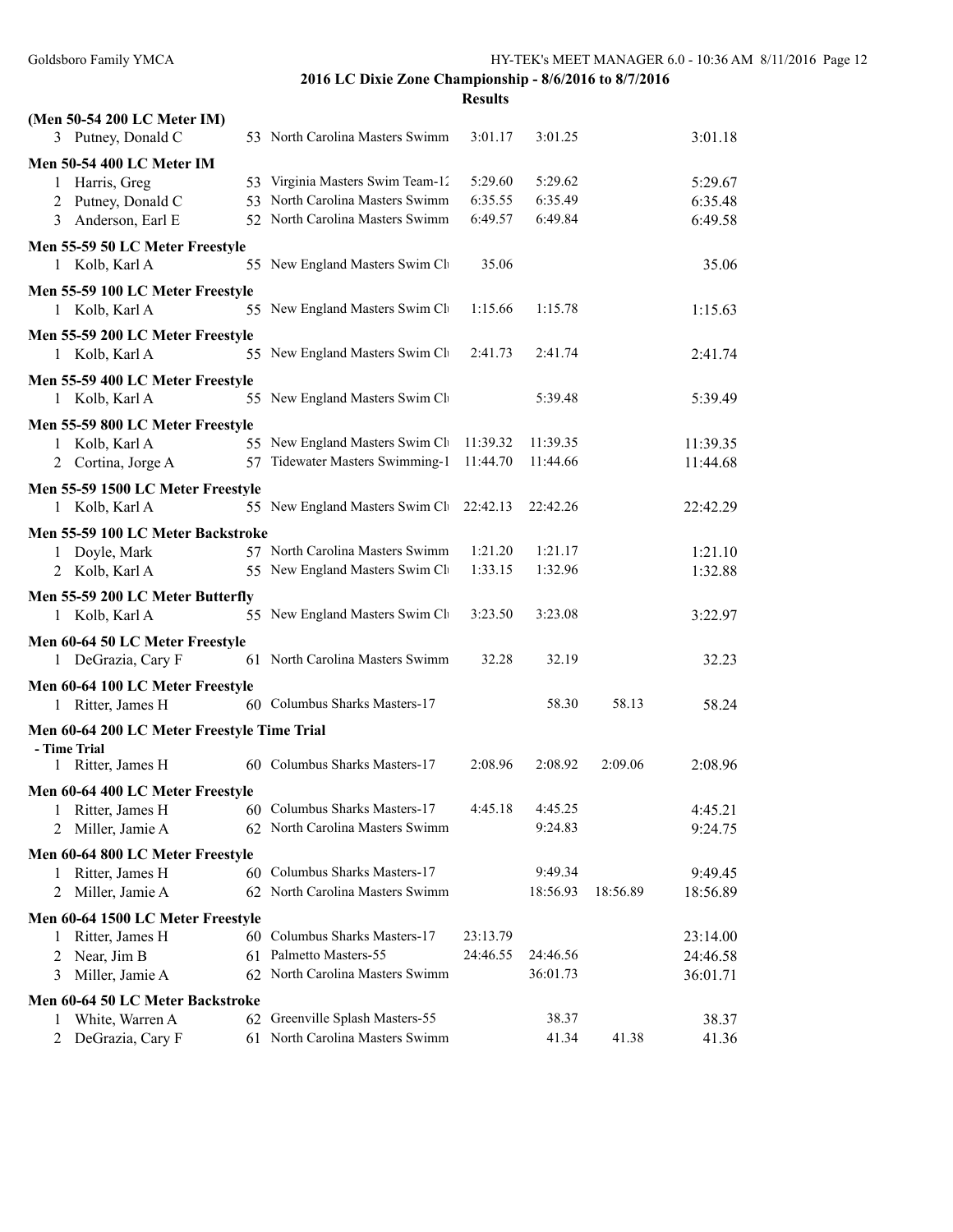| Men 60-64 100 LC Meter Backstroke                       |    |                                                    |          |          |          |            |
|---------------------------------------------------------|----|----------------------------------------------------|----------|----------|----------|------------|
| White, Warren A<br>1                                    |    | 62 Greenville Splash Masters-55                    | 1:26.51  |          |          | 1:26.48    |
| Men 60-64 200 LC Meter Backstroke                       |    |                                                    |          |          |          |            |
| 1 White, Warren A                                       |    | 62 Greenville Splash Masters-55                    | 3:04.88  | 3:04.80  |          | 3:04.86    |
| Men 60-64 50 LC Meter Breaststroke                      |    |                                                    |          |          |          |            |
| 1 DeGrazia, Cary F                                      |    | 61 North Carolina Masters Swimm                    | 43.62    | 43.63    |          | 43.62      |
| Miller, Jamie A<br>2                                    |    | 62 North Carolina Masters Swimm                    | 1:00.18  | 1:00.08  |          | 1:00.13    |
| Men 60-64 100 LC Meter Breaststroke                     |    |                                                    |          |          |          |            |
| Miller, Jamie A<br>1                                    |    | 62 North Carolina Masters Swimm                    | 2:13.18  | 2:13.22  |          | 2:13.19    |
| Men 60-64 200 LC Meter Breaststroke                     |    |                                                    |          |          |          |            |
| 1 Miller, Jamie A                                       |    | 62 North Carolina Masters Swimm                    | 5:07.39  | 5:07.34  |          | 5:07.34    |
| Men 60-64 100 LC Meter Butterfly                        |    |                                                    |          |          |          |            |
| 1 Miller, Jamie A                                       |    | 62 North Carolina Masters Swimm                    | 2:31.60  | 2:31.14  |          | 2:31.33    |
| Men 60-64 200 LC Meter Butterfly                        |    |                                                    |          |          |          |            |
| 1 Ritter, James H                                       |    | 60 Columbus Sharks Masters-17                      | 2:38.82  | 2:38.66  |          | 2:38.72    |
| Men 60-64 200 LC Meter IM                               |    |                                                    |          |          |          |            |
| 1 Miller, Jamie A                                       |    | 62 North Carolina Masters Swimm                    |          | 4:49.15  | 4:48.99  | 4:49.17    |
| Men 60-64 400 LC Meter IM                               |    |                                                    |          |          |          |            |
| Ritter, James H<br>1                                    |    | 60 Columbus Sharks Masters-17                      | 5:32.00  | 5:32.17  |          | 5:32.08    |
| Miller, Jamie A                                         |    | 62 North Carolina Masters Swimm                    | 10:35.32 | 10:35.40 |          | 10:35.25   |
| Men 65-69 1500 LC Meter Freestyle                       |    |                                                    |          |          |          |            |
| --- Beachler, Michael P                                 |    | 65 North Carolina Masters Swimm                    |          | 26:44.68 | 26:24.39 | DQ         |
| Men 70-74 100 LC Meter Freestyle                        |    |                                                    |          |          |          |            |
| 1 Bailey, Douglas W                                     |    | 70 Uc13-13                                         |          | 2:09.20  | 2:09.22  | 2:09.49    |
| Men 70-74 100 LC Meter Backstroke                       |    |                                                    |          |          |          |            |
| 1 Bailey, Douglas W                                     |    | 70 Uc13-13                                         | 2:34.17  |          |          | 2:34.16    |
| Men 70-74 50 LC Meter Breaststroke                      |    |                                                    |          |          |          |            |
| 1 Bailey, Douglas W                                     |    | 70 Uc13-13                                         | 1:05.54  | 1:05.54  |          | 1:05.54    |
| Men 70-74 50 LC Meter Butterfly                         |    |                                                    |          |          |          |            |
| Bailey, Douglas W<br>1                                  |    | 70 Uc13-13                                         | 1:22.47  | 1:22.42  |          | 1:22.44    |
|                                                         |    |                                                    |          |          |          |            |
| <b>Men 70-74 200 LC Meter IM</b><br>1 Bailey, Douglas W |    | 70 Uc13-13                                         | 5:11.01  | 5:11.22  |          | 5:11.11    |
|                                                         |    |                                                    |          |          |          |            |
| Men 75-79 100 LC Meter Freestyle                        |    | 78 North Carolina Masters Swimm                    | 3:34.98  | 3:34.99  |          |            |
| 1 Macartney, Norman S                                   |    |                                                    |          |          |          | 3:34.98    |
| Men 75-79 400 LC Meter Freestyle                        |    |                                                    |          |          |          |            |
| 1 Macartney, Norman S                                   |    | 78 North Carolina Masters Swimm                    |          | 15:36.84 | 15:36.44 | 15:36.64   |
| Men 75-79 1500 LC Meter Freestyle                       |    |                                                    |          |          |          |            |
| Macartney, Norman S<br>1                                | 78 | North Carolina Masters Swimm 1:03:13.13 1:03:13.29 |          |          |          | 1:03:13.21 |
| Men 80-84 50 LC Meter Backstroke                        |    |                                                    |          |          |          |            |
| Mitchell, Clarke E<br>1                                 |    | 84 Georgia Masters-45                              |          | 43.84    | 43.81    | 43.82      |
| Men 80-84 100 LC Meter Backstroke                       |    |                                                    |          |          |          |            |
| Mitchell, Clarke E<br>1                                 |    | 84 Georgia Masters-45                              | 1:40.03  |          |          | 1:40.12    |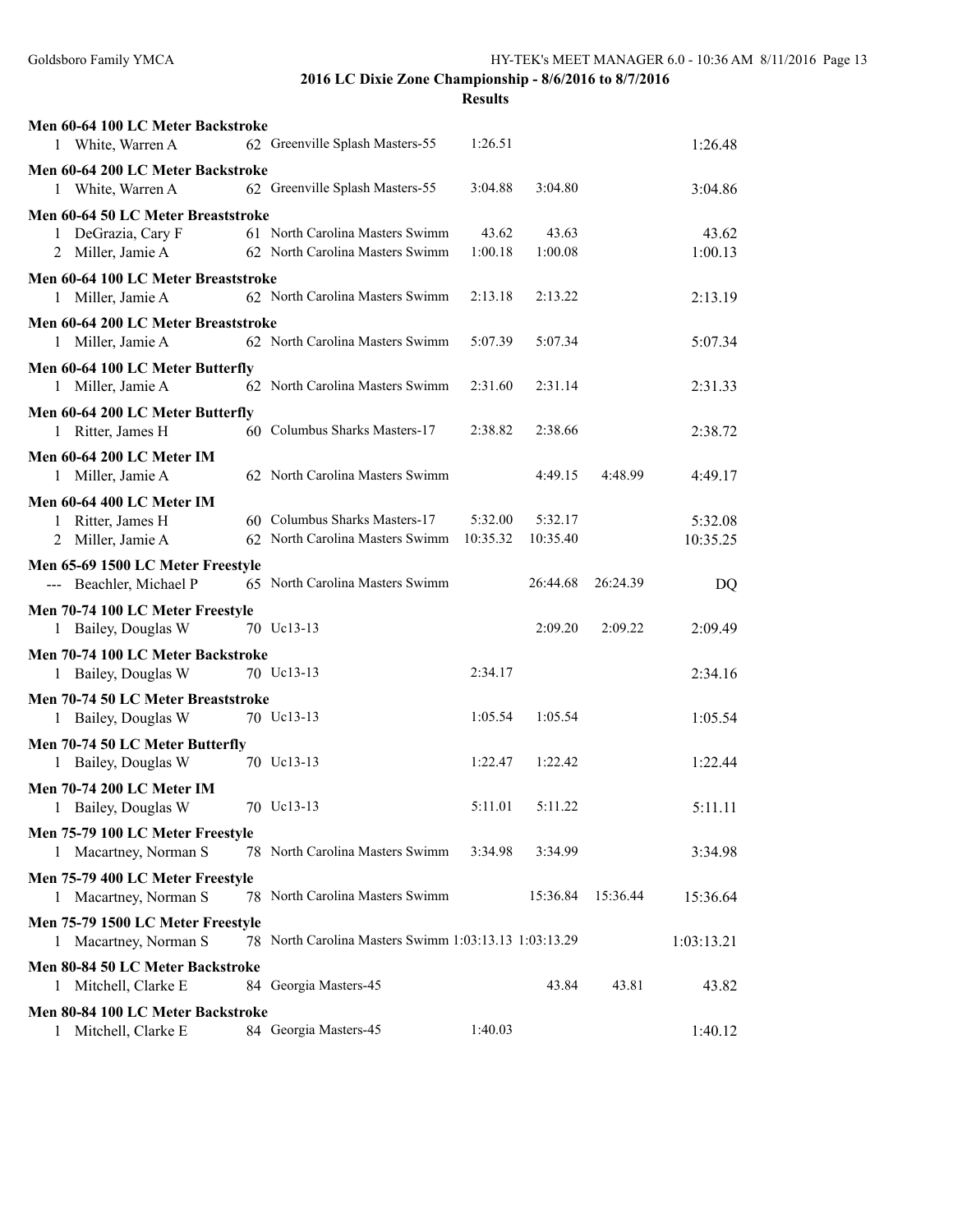| Men 80-84 200 LC Meter Backstroke<br>1 Mitchell, Clarke E                                           | 84 Georgia Masters-45           | 3:56.43                       | 3:56.39                                    | 3:56.41                              |
|-----------------------------------------------------------------------------------------------------|---------------------------------|-------------------------------|--------------------------------------------|--------------------------------------|
| Men 80-84 50 LC Meter Butterfly<br>1 Mitchell, Clarke E                                             | 84 Georgia Masters-45           | 44.66                         | 44.53                                      | 44.59                                |
| Men 95-99 50 LC Meter Freestyle<br>1 Utrilla, El Gallo                                              | 96 Usms One Event Registration  | 1:00.10                       | 1:00.12                                    | 1:00.11                              |
| Men 95-99 100 LC Meter Freestyle<br>1 Utrilla, El Gallo                                             | 96 Usms One Event Registration  | 2:21.56                       | 2:21.67                                    | 2:21.61                              |
| Men 95-99 50 LC Meter Backstroke<br>1 Utrilla, El Gallo                                             | 96 Usms One Event Registration  |                               | 1:25.33                                    | 1:25.33                              |
| Women 72-99 400 LC Meter Freestyle Relay<br>1 Nautical Milers Special 1<br>1) Reynolds, Edith M W20 | A<br>2) Beem, Libby E W20       | 6:41.48                       | 6:41.49<br>6:41.41<br>3) Grant, Gina M W18 | 6:41.48<br>4) Burns, Abbey V W32     |
| Women 72-99 800 LC Meter Freestyle Relay<br>1 Nautical Milers Special 1<br>1) Burns, Abbey V W32    | A<br>2) Beem, Libby E W20       | 14:57.18                      | 14:57.23<br>3) Grant, Gina M W18           | 14:57.19<br>4) Reynolds, Edith M W20 |
| Women 72-99 400 LC Meter Medley Relay<br>1 Nautical Milers Special 1<br>1) Beem, Libby E W20        | A<br>2) Reynolds, Edith M W20   |                               | 7:45.98<br>3) Burns, Abbey V W32           | 7:45.98<br>4) Grant, Gina M W18      |
| Women 160-199 400 LC Meter Medley Relay<br>1 North Carolina Masters :<br>1) Woodard, Alis Rojas W56 | B<br>2) Woodard, Chantal M W28  |                               | 6:16.19<br>6:16.24<br>3) Dore, Mary G W53  | 6:16.39<br>4) Whelchel, Nancy L W56  |
| Men 72-99 400 LC Meter Freestyle Relay<br>1 Nautical Milers Special 1<br>1) Douglas JR, JR C M19    | A<br>2) Jones, Matt W M25       |                               | 5:53.56<br>3) Soules, Ian M M21            | 5:53.86<br>4) An, Peter S M25        |
| Men 72-99 800 LC Meter Freestyle Relay<br>1 Nautical Milers Special 1<br>1) Concepcion, Sean M26    | A<br>2) Douglas JR, JR C M19    | 12:29.21                      | 12:29.37<br>3) Soules, Ian M M21           | 12:29.29<br>4) An, Peter S M25       |
| Men 72-99 400 LC Meter Medley Relay<br>1 Nautical Milers Special 1<br>1) Jones, Matt W M25          | A<br>2) Soules, Ian M M21       | 6:45.82<br>3) An, Peter S M25 | 6:45.84                                    | 6:45.96<br>4) Douglas JR, JR C M19   |
| Men 160-199 400 LC Meter Freestyle Relay<br>1 North Carolina Masters :<br>1) Nguyen, S. M37         | A<br>2) Gray, Richard L M47     | 4:45.83                       | 3) Dallamura, Scott J M38                  | 4:45.80<br>4) Dunson, David B M44    |
| Men 160-199 800 LC Meter Freestyle Relay<br>1 North Carolina Masters :<br>1) Dallamura, Scott J M38 | В<br>2) Gray, Richard L M47     |                               | 10:23.13<br>3) Anderson, Earl E M52        | 10:23.27<br>4) Dunson, David B M44   |
| Men 160-199 400 LC Meter Medley Relay<br>1 North Carolina Masters !<br>1) Anderson, Earl E M52      | C<br>2) Nguyen, S. M37          | 5:15.34                       | 5:15.30<br>3) Dallamura, Scott J M38       | 5:15.35<br>4) Bagot, John J M54      |
| Men 200-239 400 LC Meter Freestyle Relay<br>1 North Carolina Masters :<br>1) Anderson, Earl E M52   | B<br>2) Beliveau, Richard T M54 | 5:11.70                       | 5:11.78<br>3) Bagot, John J M54            | 5:11.70<br>4) Johnston, Tom M45      |